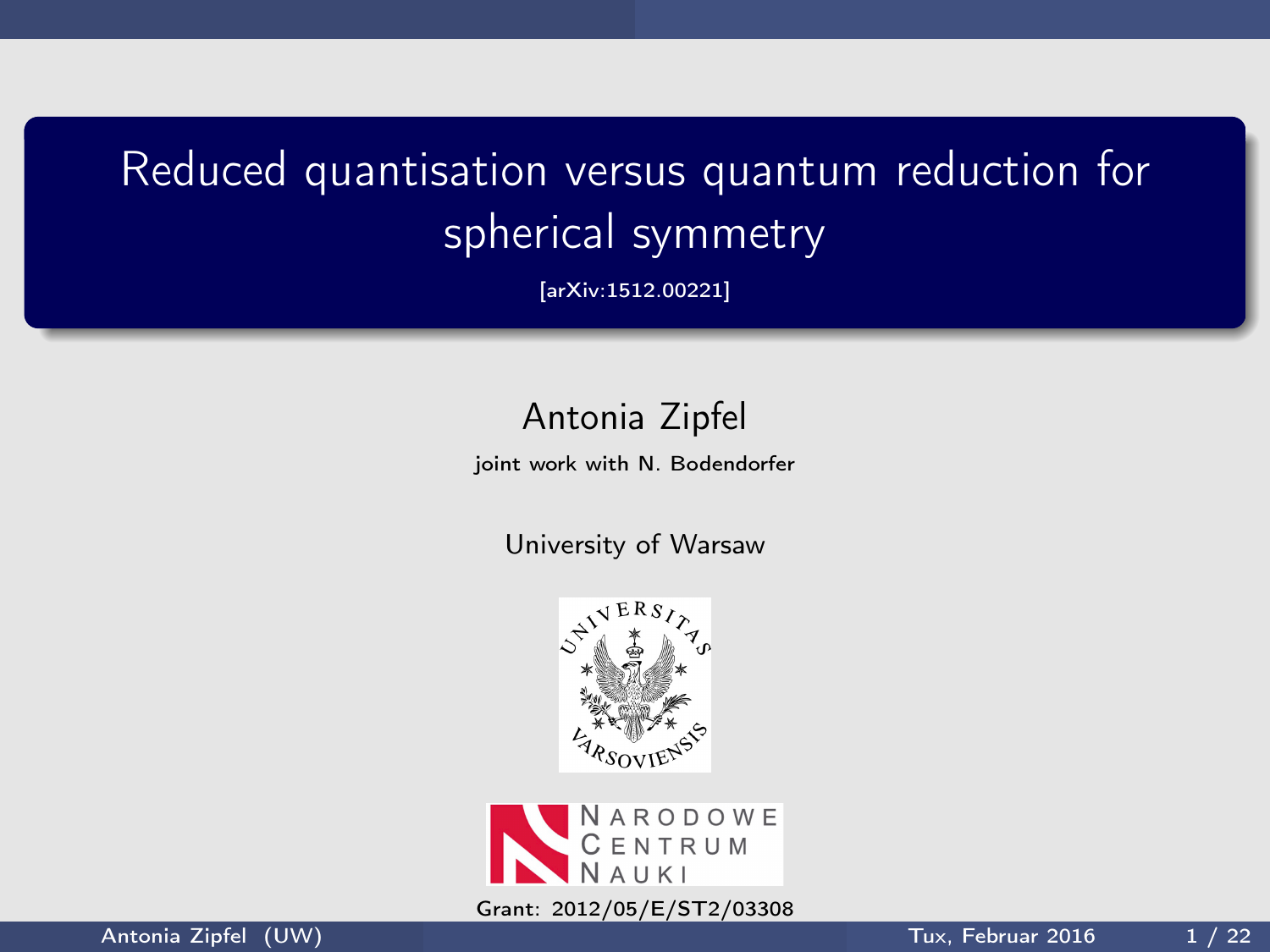# Motivation - Black hole in LQG

### Traditional approach

- Isolated horizons
- Chern-Simons on boundary
- Gas of punctures [Ashtekar, Gambini, Kuchar, Perez, Pullin ....]

....

#### Recent approaches

- Spherical symmetric QG [Gambini, Pullin,Olemedo,..]
- GFT condensates [Oriti,Pranzetti,Sindoni '15 ]

....

### Open questions

- Fluctuations around symmetry reduced sector
- State of a black hole in Loop Quantum Gravity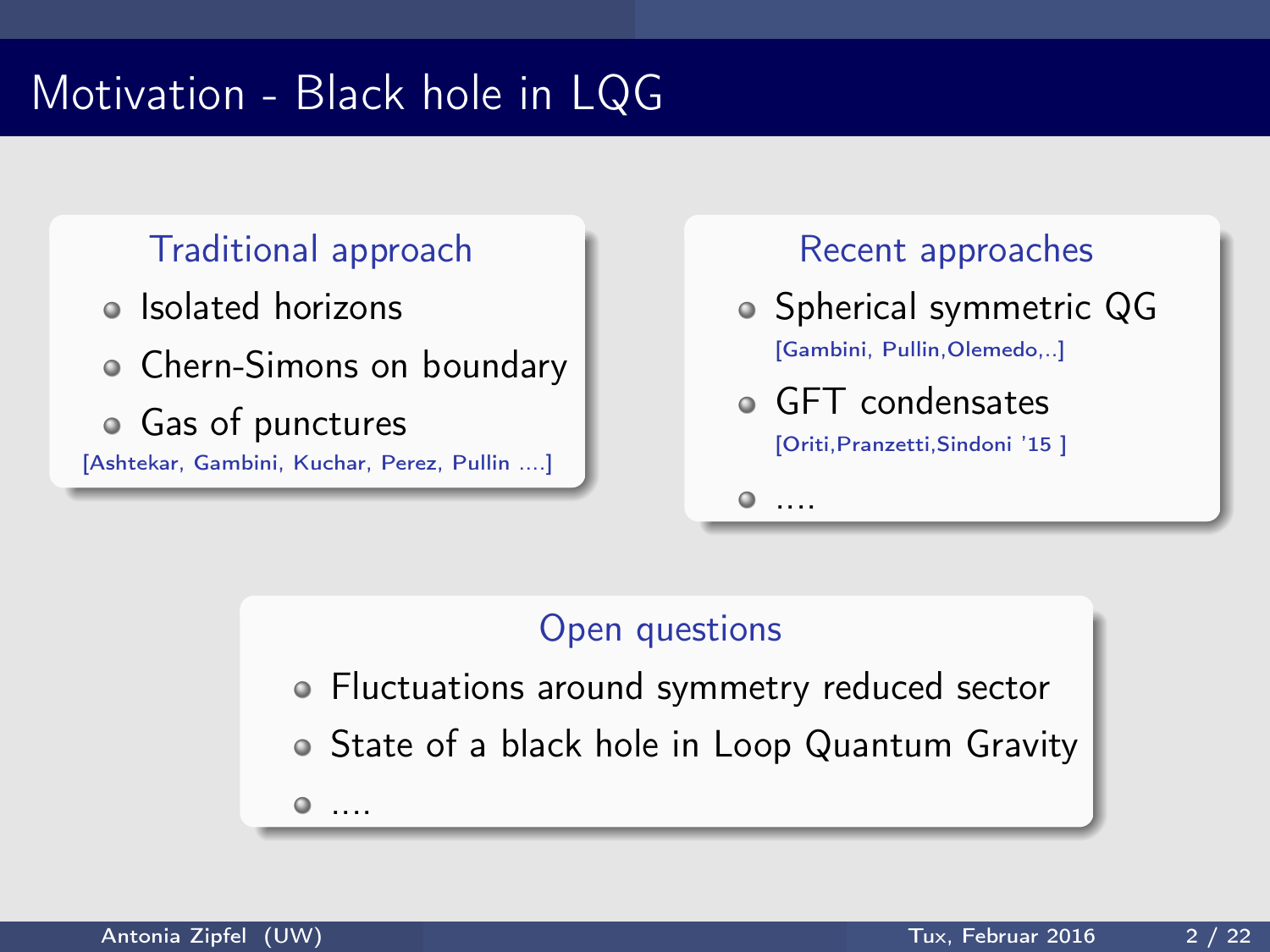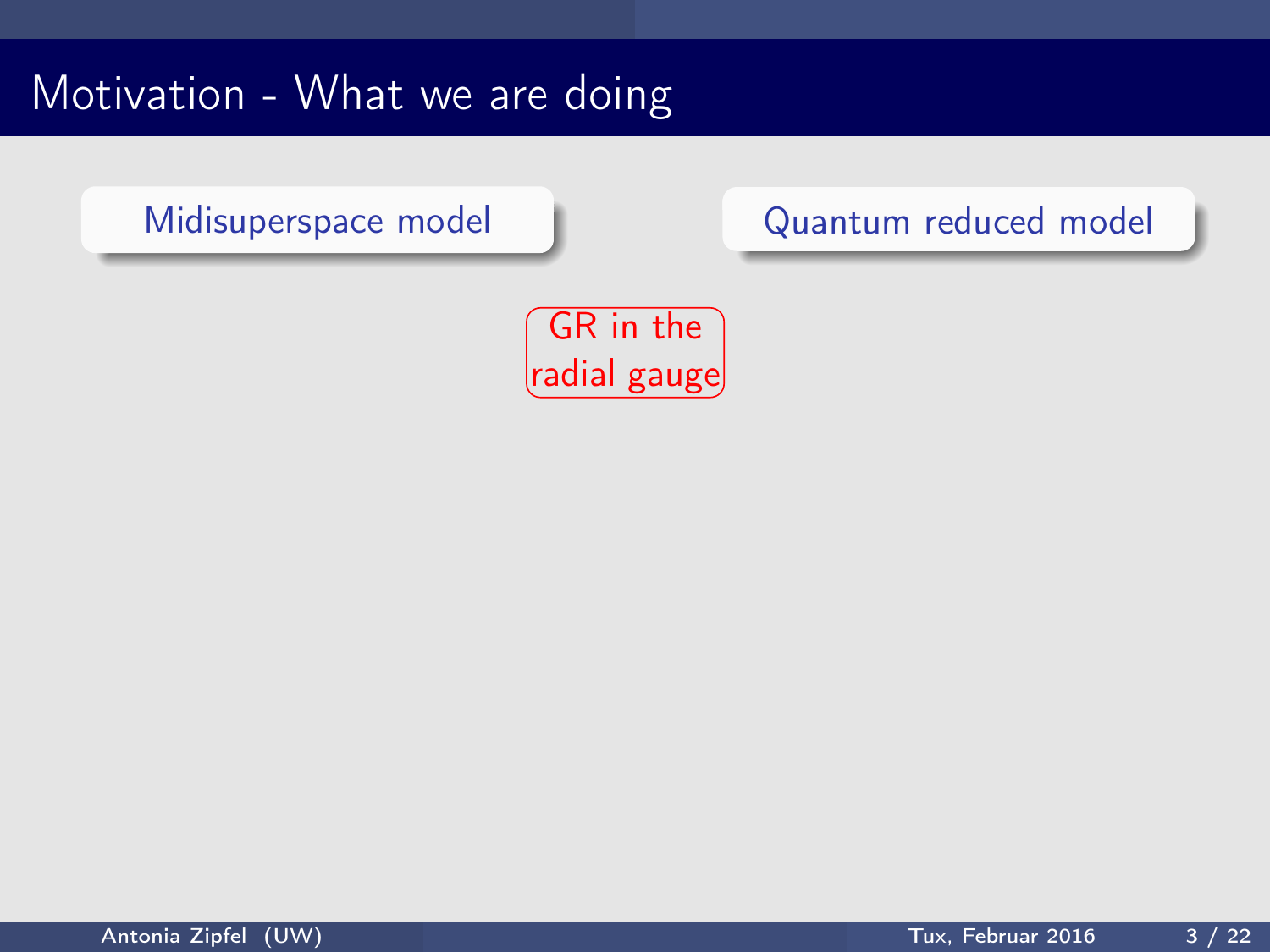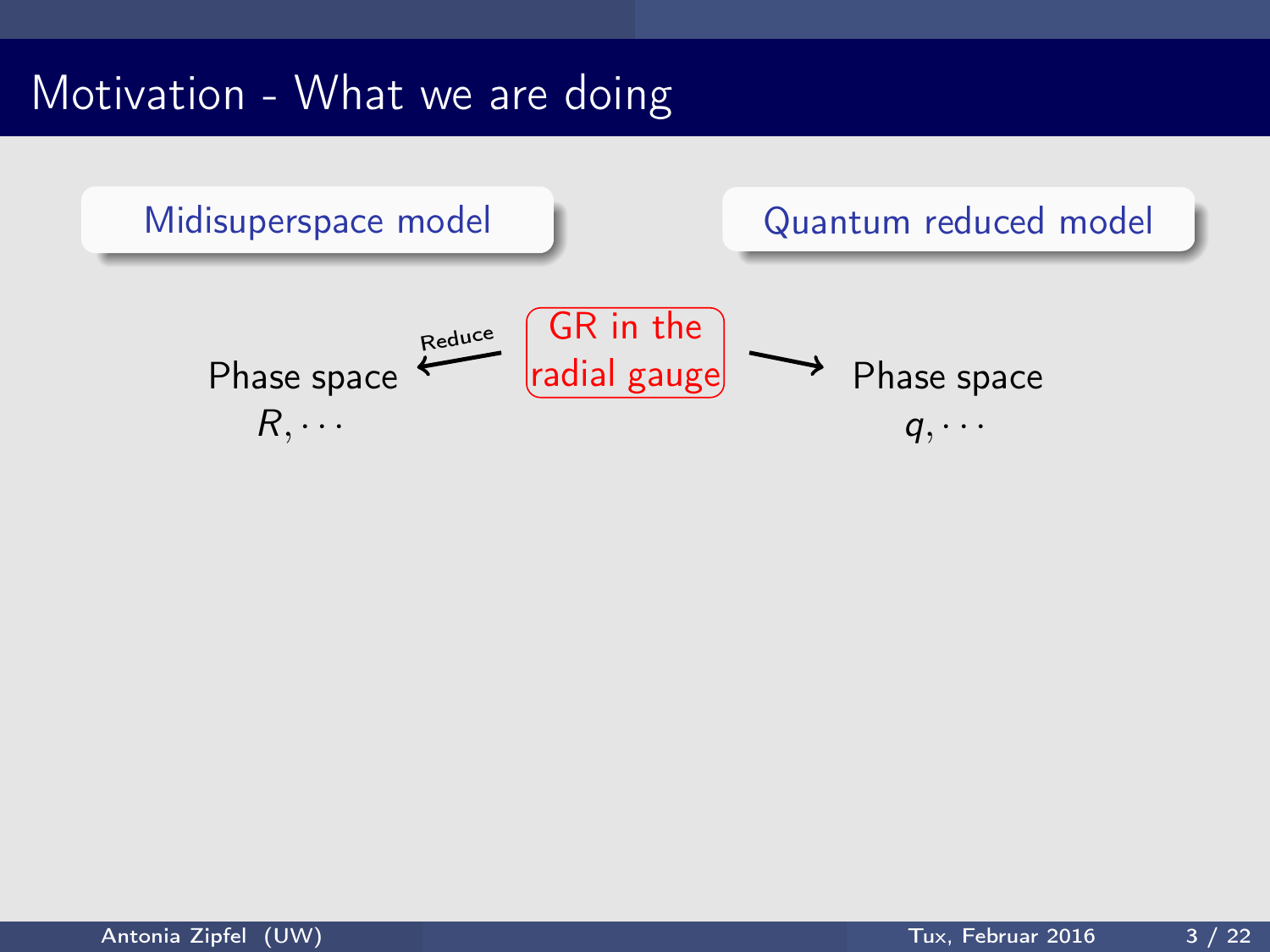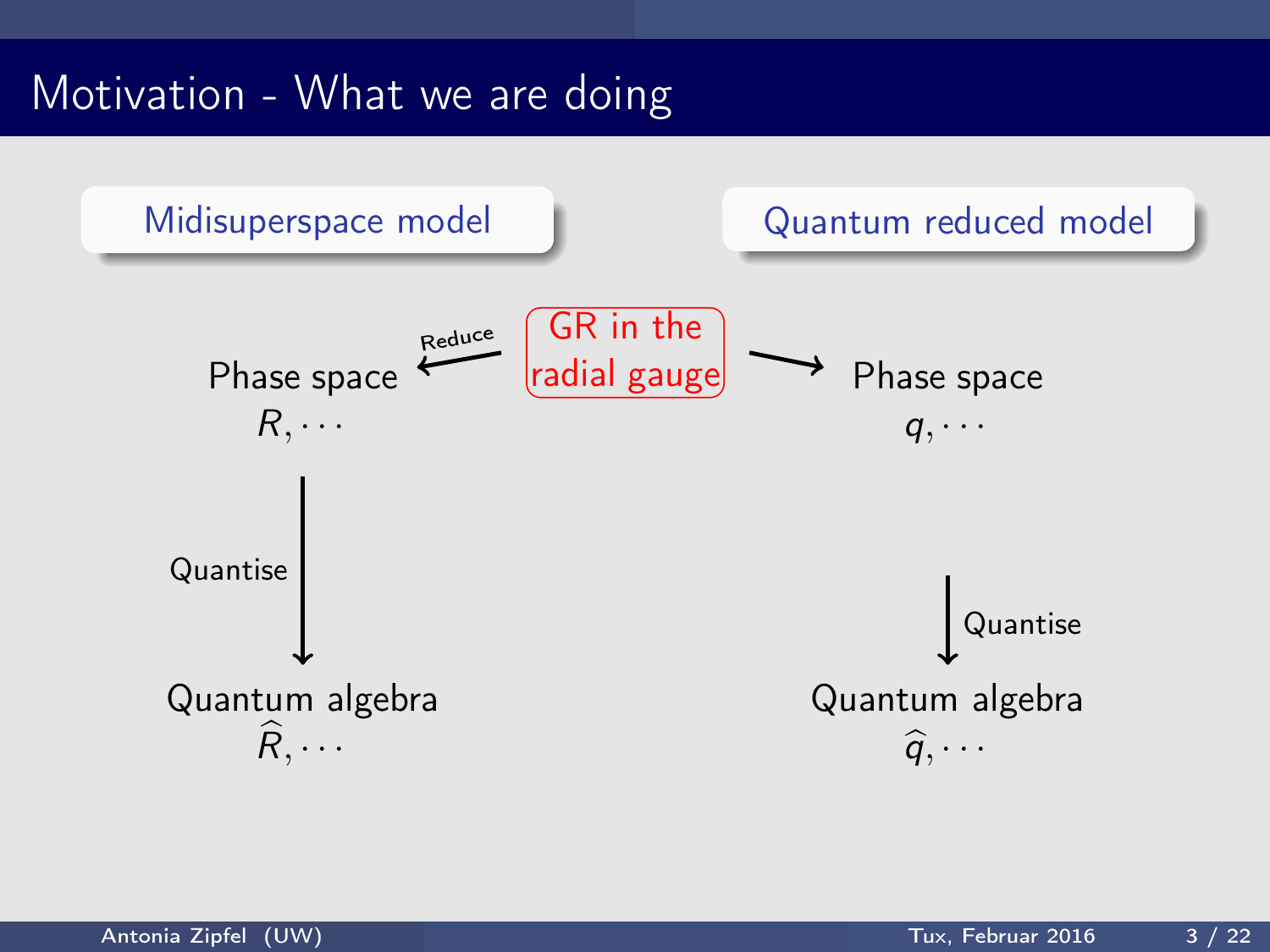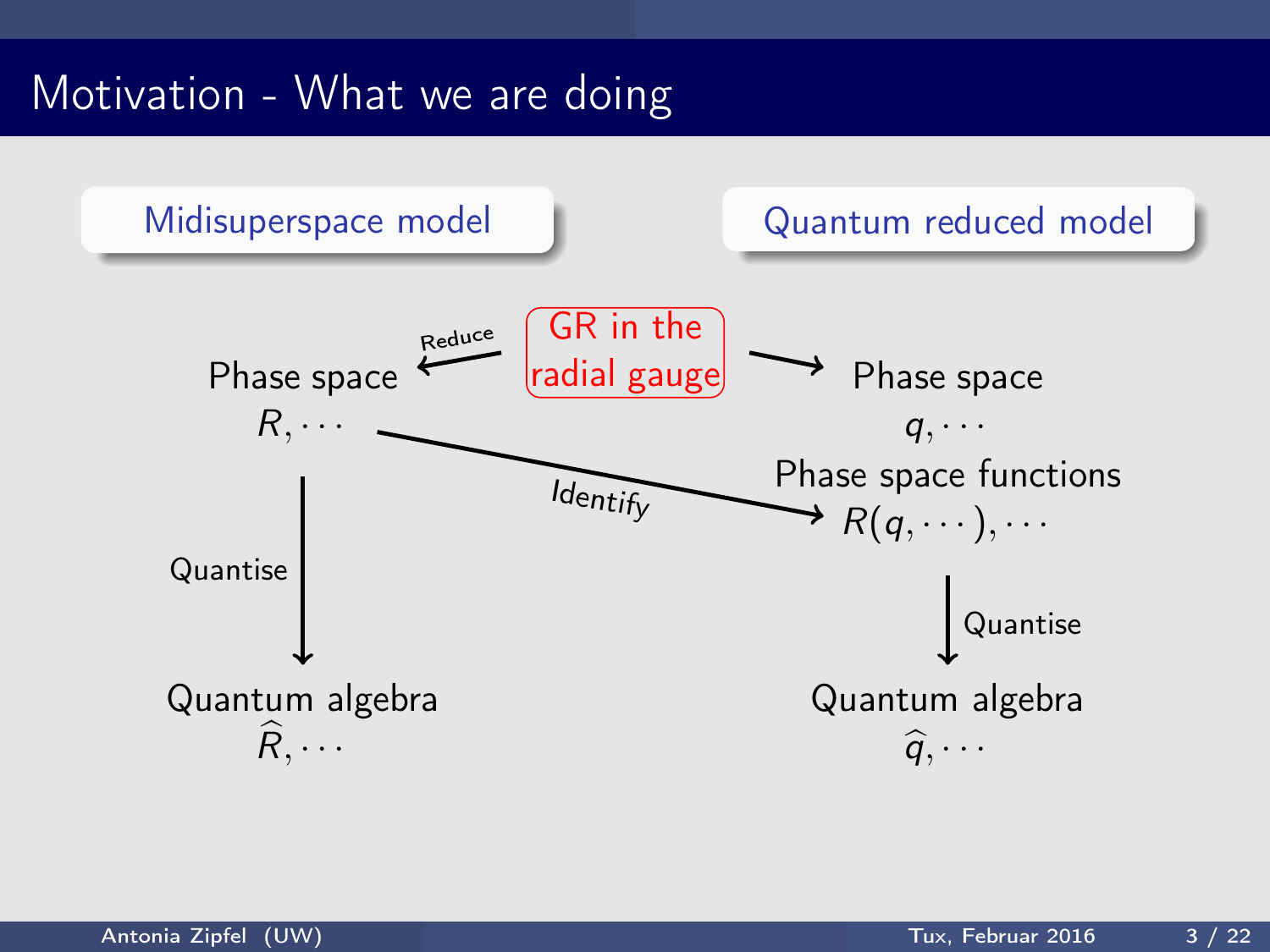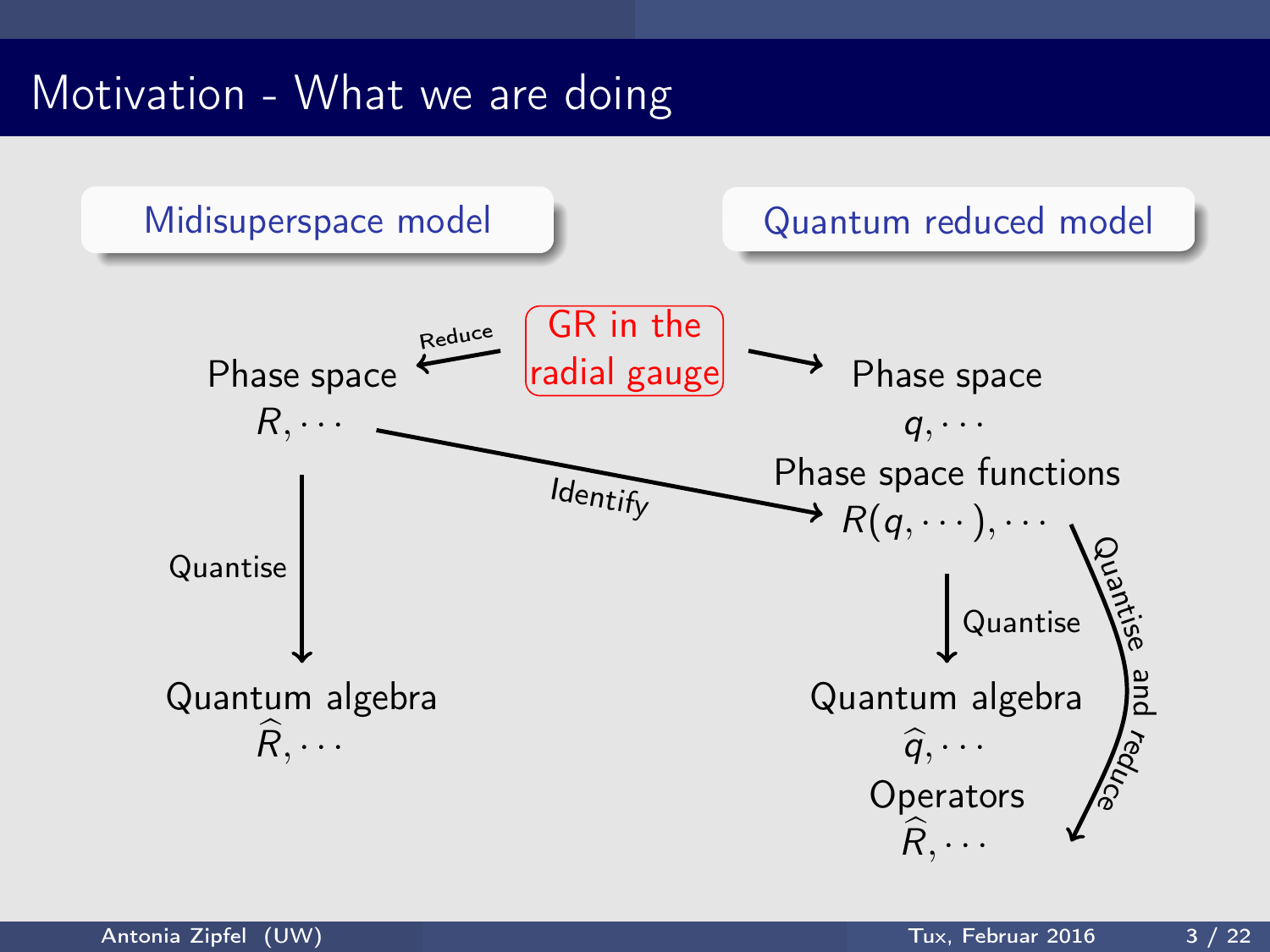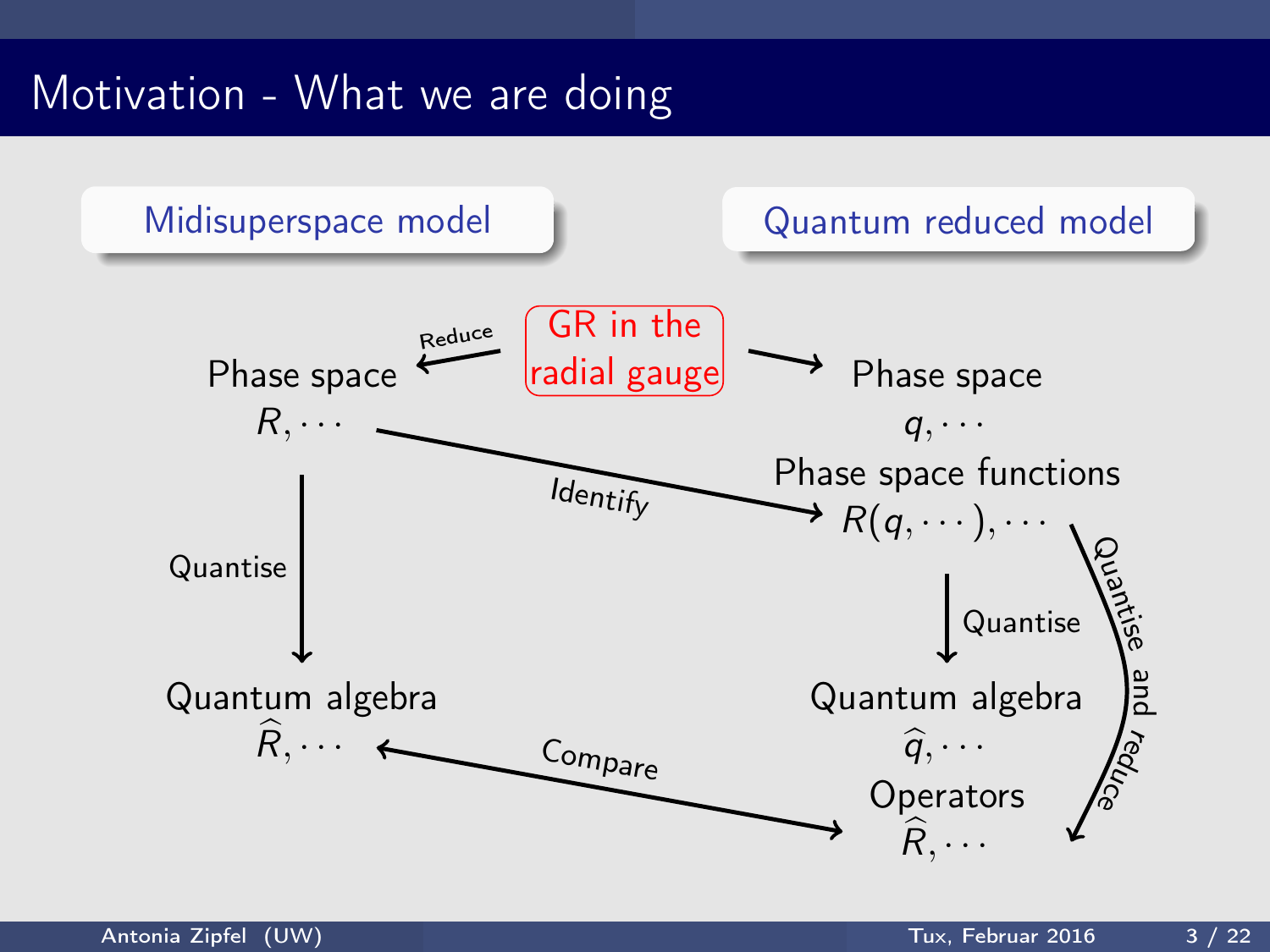### Core assumption

The midisuperspace model is an effective model of the finer quantum reduced one, the latter of which captures more quantum degrees of freedom.

### We do not aim at.

... a mathematical exact embedding of the midisuperspace model into the quantum reduced model. Such embedding might even be not possible.

### What we find

- Qualitative match in sub-sector of quantum reduced model
- But: Identification of sub-sector needs to be refined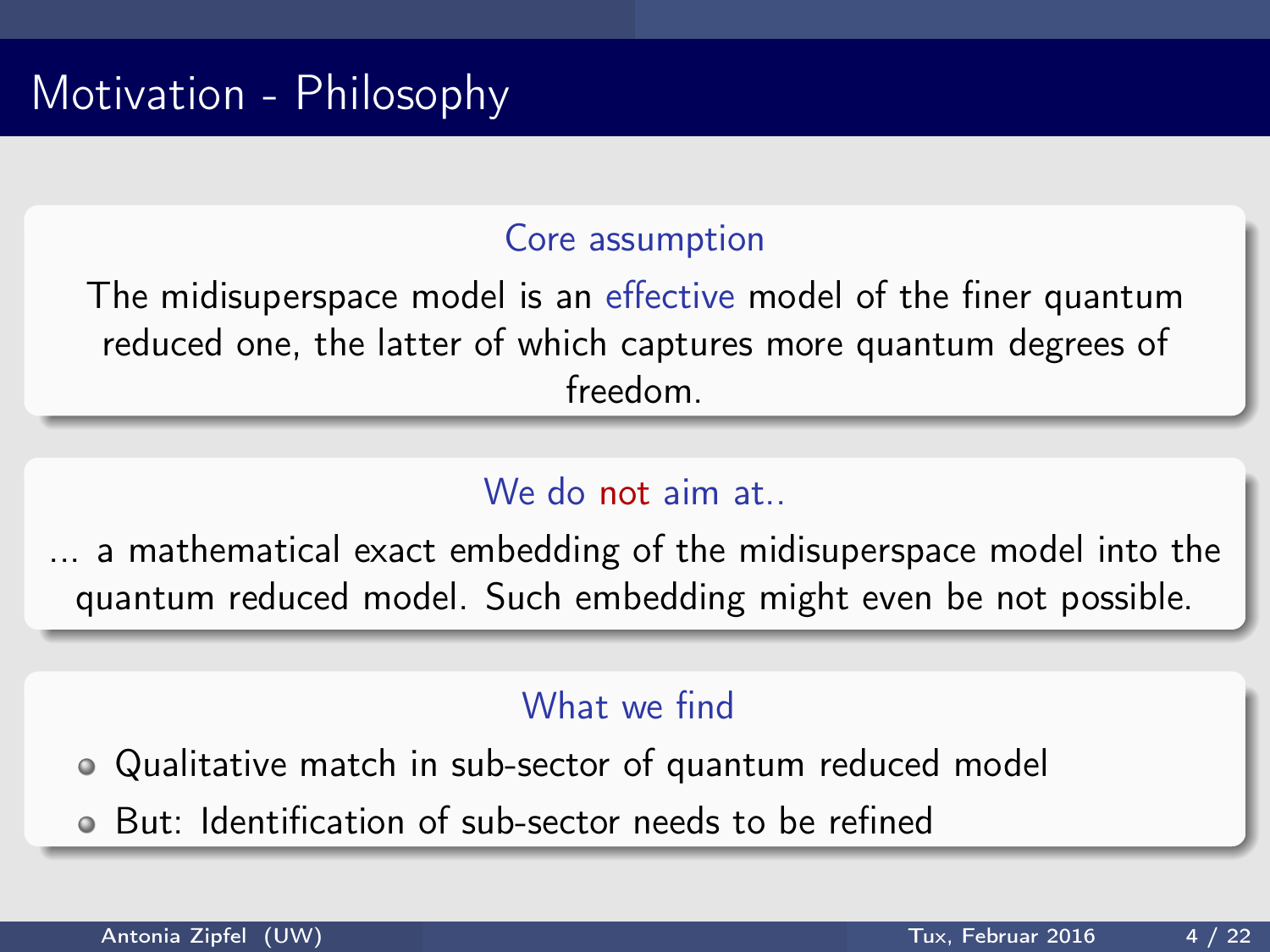# Plan of the talk

### 1 [Classical Preparation](#page-10-0)

- [The radial gauge full system](#page-10-0)
- [The symmetry reduced system](#page-13-0)
- [Relation of full and reduced system](#page-15-0)

### 2 [Quantum theory](#page-17-0)

- [Quantisation of the reduced system](#page-18-0)
- [Quantisation of the full system](#page-20-0)
- [Relation of full and reduced system](#page-21-0)

### 3 [Summary and outlook](#page-28-0)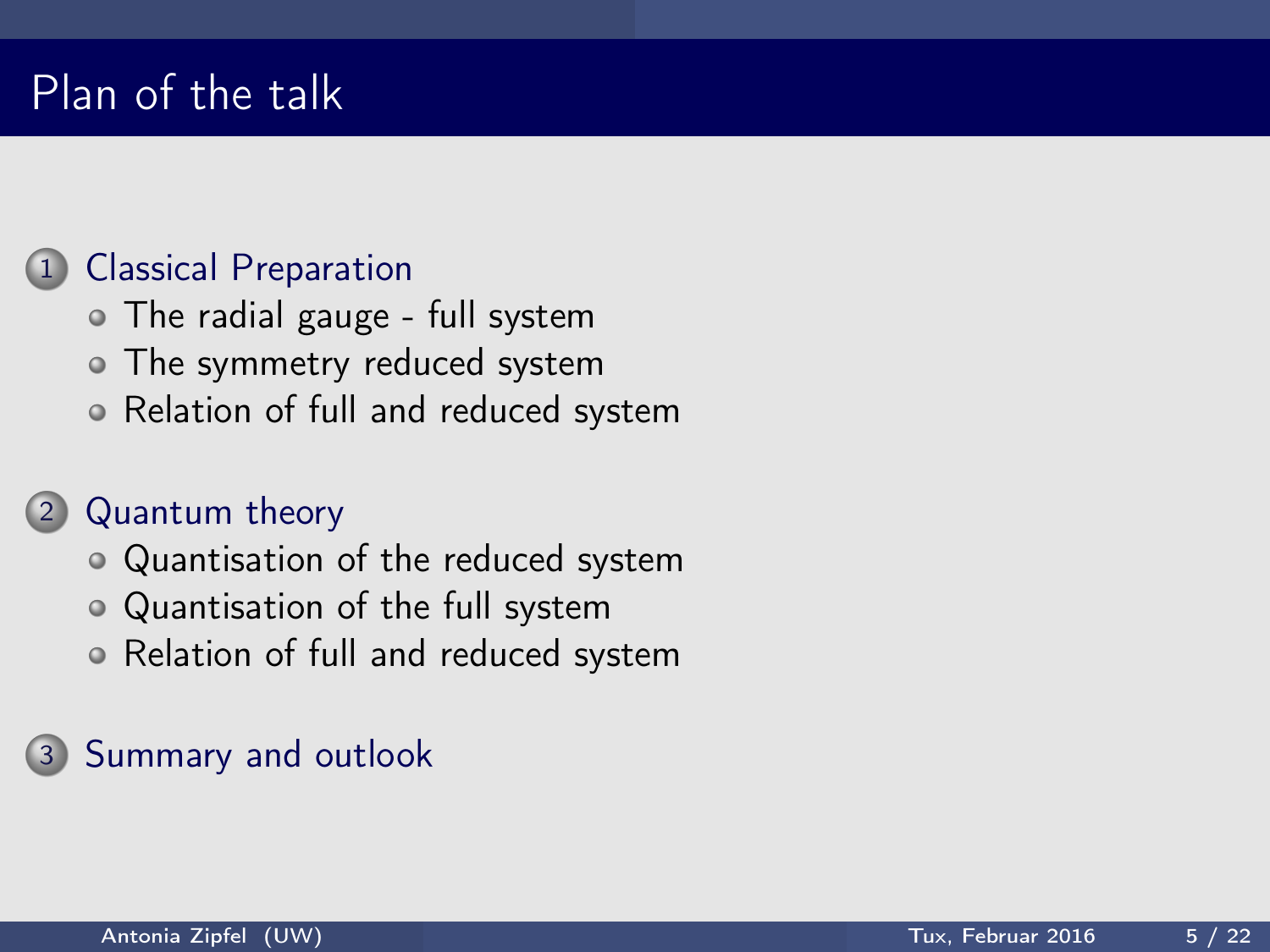# <span id="page-10-0"></span>Classical Background - Radial Gauge

[Duch, Kaminski, Lewandowski, Świeżewski '14], [Bodendorfer, Lewandowski,Świeżewski '15]

Step I: Choose adapted coordinates and gauge fix spherical diffeomorphisms

$$
q_{ab} = \left(\begin{array}{cc} q_{rr} & q_{rA} \\ q_{rA} & q_{AB} \end{array}\right) \xrightarrow{\text{ gauge fix } C^A} q_{ab} = \left(\begin{array}{cc} q_{rr} & 0 \\ 0 & q_{AB} \end{array}\right)
$$

 $q_{ab}$  3-metric,  $A=1,2$  label angular coordinates,  $\textsf{C}^{A}$  generator of spherical diffeomorphisms

Reduced phase space

$$
\{q_{rr}, P_{rr}\} = \delta \cdots \quad \text{and} \quad \{q_{AB}, P^{AB}\} = \delta \cdots
$$

Step II: Solve spherical diffeomorphisms constraint  $C^A$  for momenta  $P^{rA}$ 

$$
C^A = 0 \Rightarrow P^{rA}(q_{AB}, P^{AB}, \overline{q_{rr}}, P_{rr})
$$

#### Reduction to spherical symmetry

 $P^{rA}=0$  $r^A=0 \quad \Leftrightarrow \quad$  spherical diffeomorphisms preserving sphere  $S_r^2$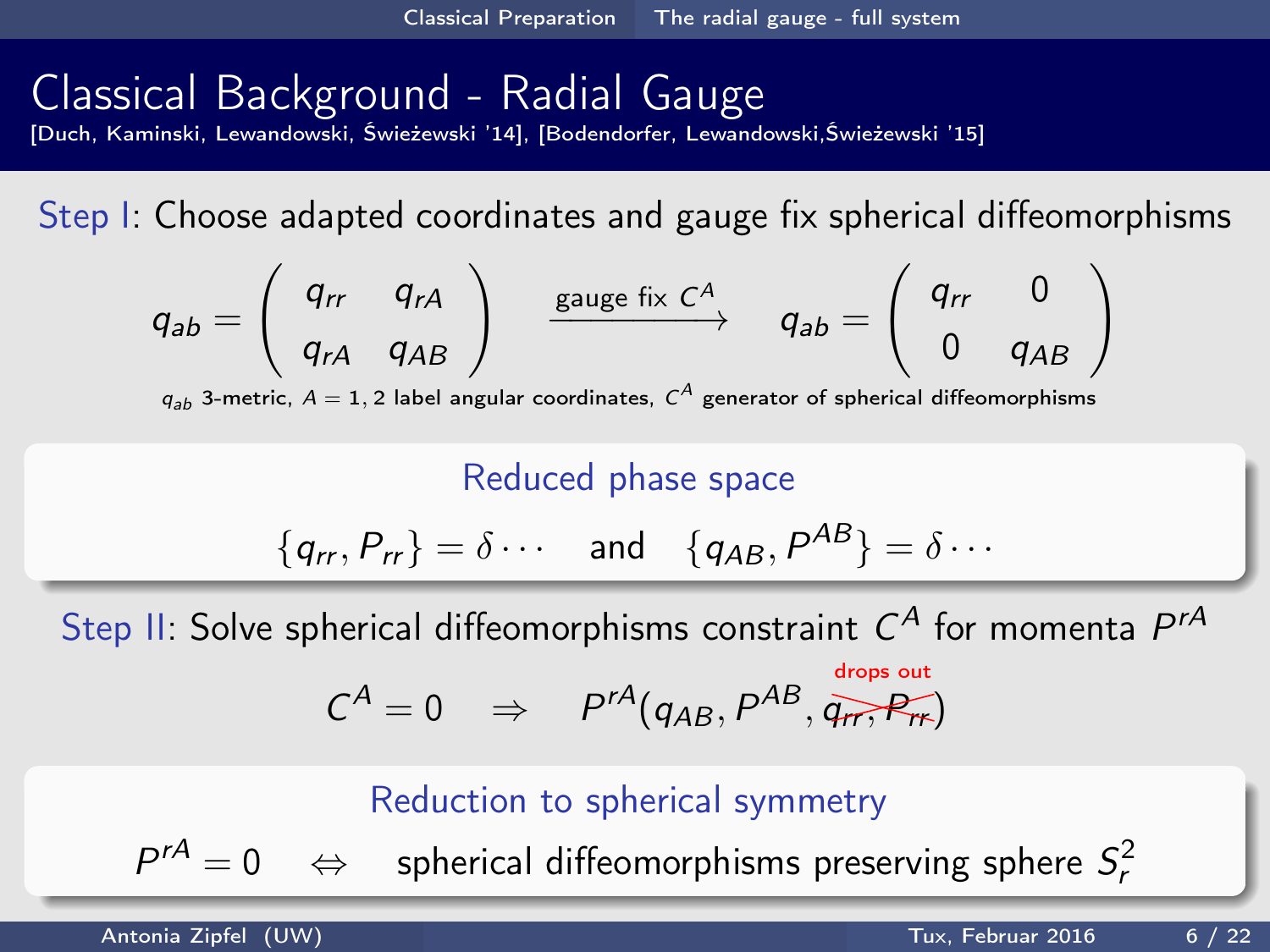## <span id="page-11-0"></span>Classical Background - Connection formulation I

Canonical transformation

$$
q_{rr} \rightarrow \Lambda := \sqrt{q_{rr}} \text{ and } P^{rr} \rightarrow P^{\Lambda}
$$
  

$$
q_{AB} \rightarrow \tilde{q}_{AB} := \Lambda^2 q_{AB} \text{ and } P^{AB} \rightarrow \tilde{P}^{AB} := \Lambda^{-2} P^{AB}
$$

Partial gauge fixing of radial diffeomorphisms

$$
\Lambda = \Lambda(r) \rightsquigarrow P_{\Lambda}(r) = \int_{S_r^2} P_{\Lambda}(r,\Theta)
$$

# **Constraints** not considered

<u>}</u>

- Hamiltonian
- Radial diffeomorphisms
- Reduction constraint  $P^{rA} = 0$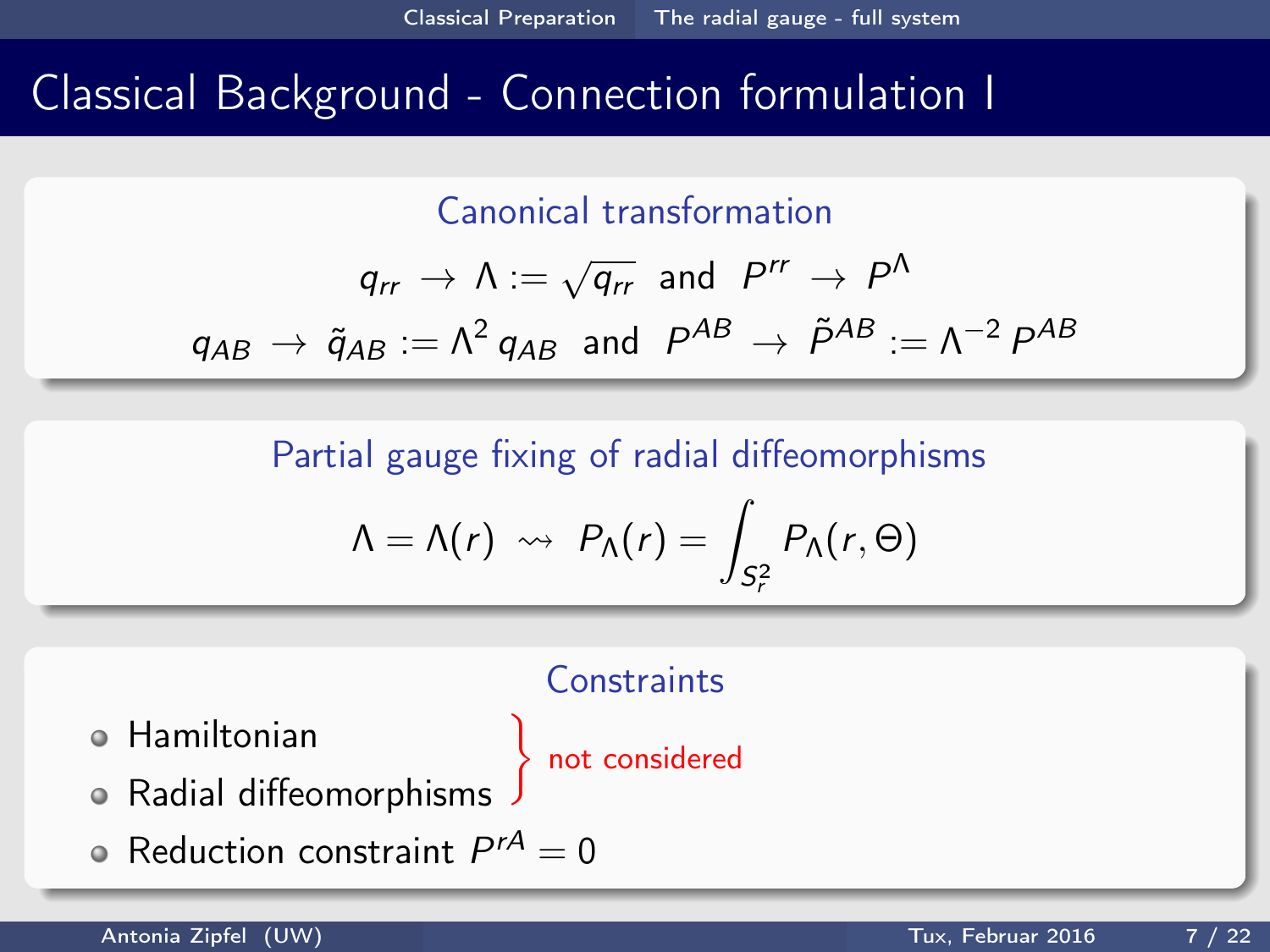## <span id="page-12-0"></span>Classical Background - Connection formulation II

 $\tilde{q}_{AB}$ ,  $\tilde{P}^{AB}$  can now be replaced by triads and SU(2)-connections

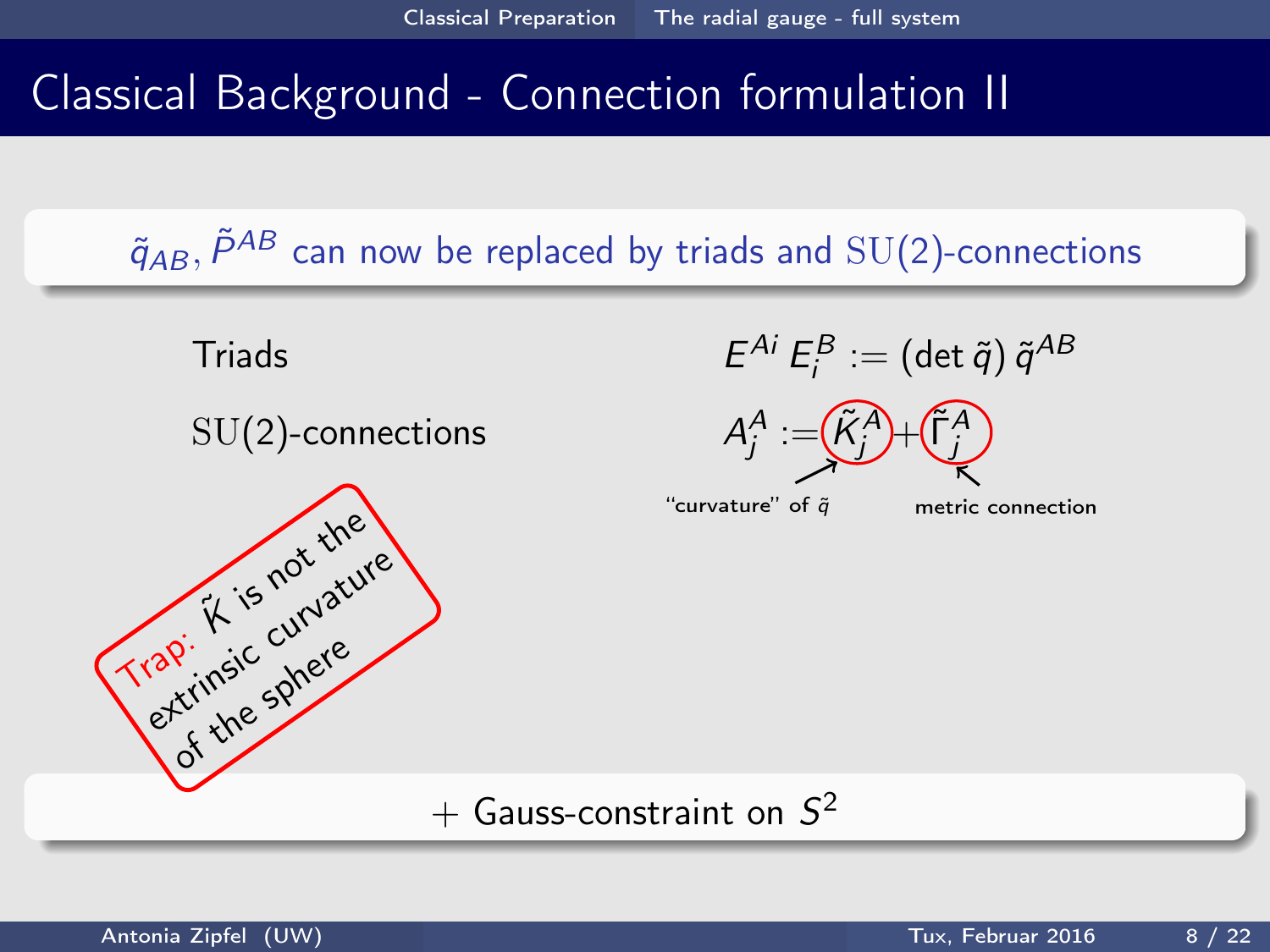<span id="page-13-0"></span>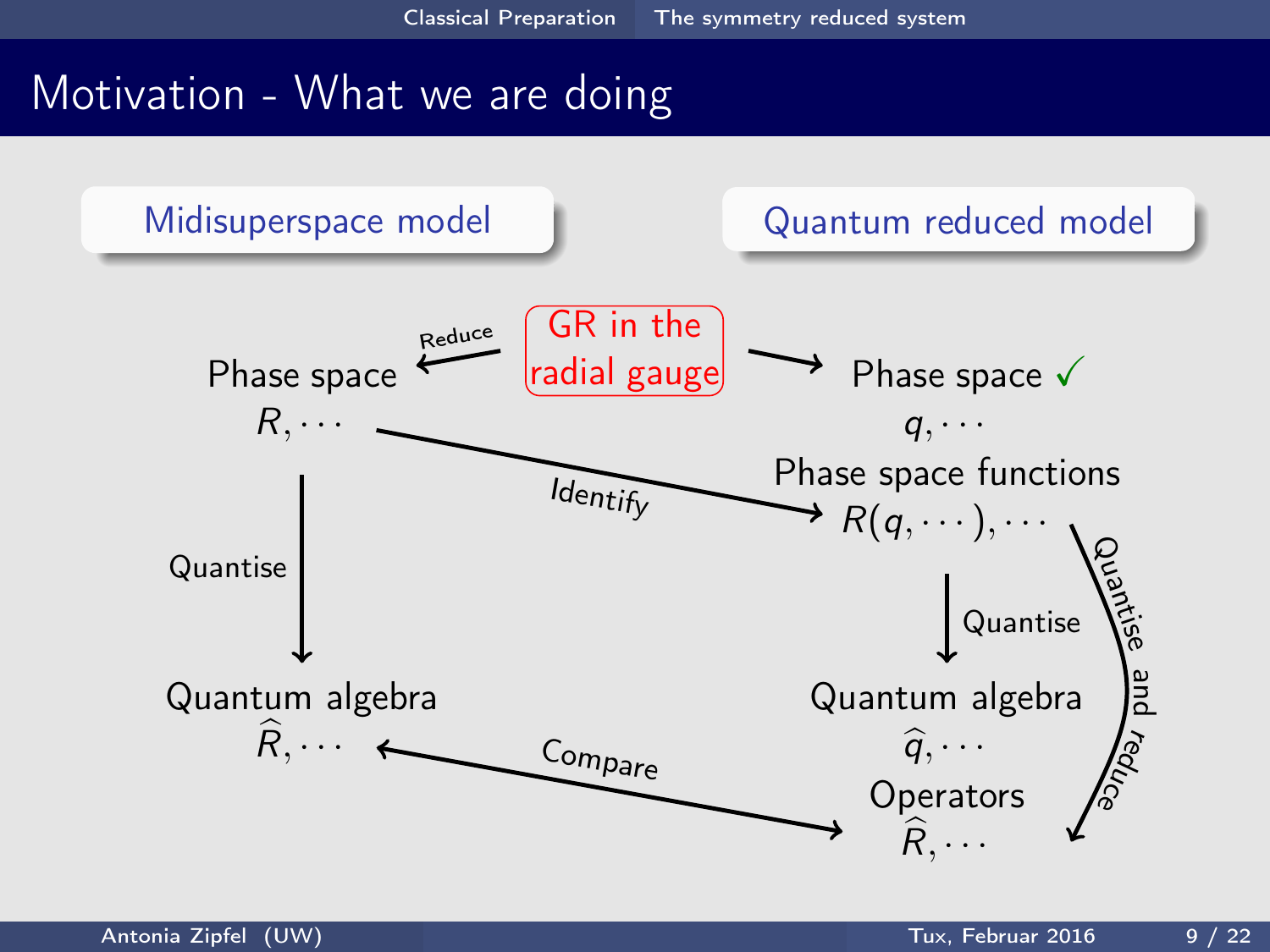# <span id="page-14-0"></span>Classical Background - Spherical symmetric model

Spherical symmetric metric

$$
q_{AB}=R^2(r)\Omega_{AB}
$$

 $\Omega_{AB}$  standard metric on  $S^{\textbf{2}}$ 

Symplectic structure

$$
\{\Lambda, P_{\Lambda}\} = \delta \quad \text{and} \quad \{R, P_R\} = \delta
$$



not considered

**Constraints**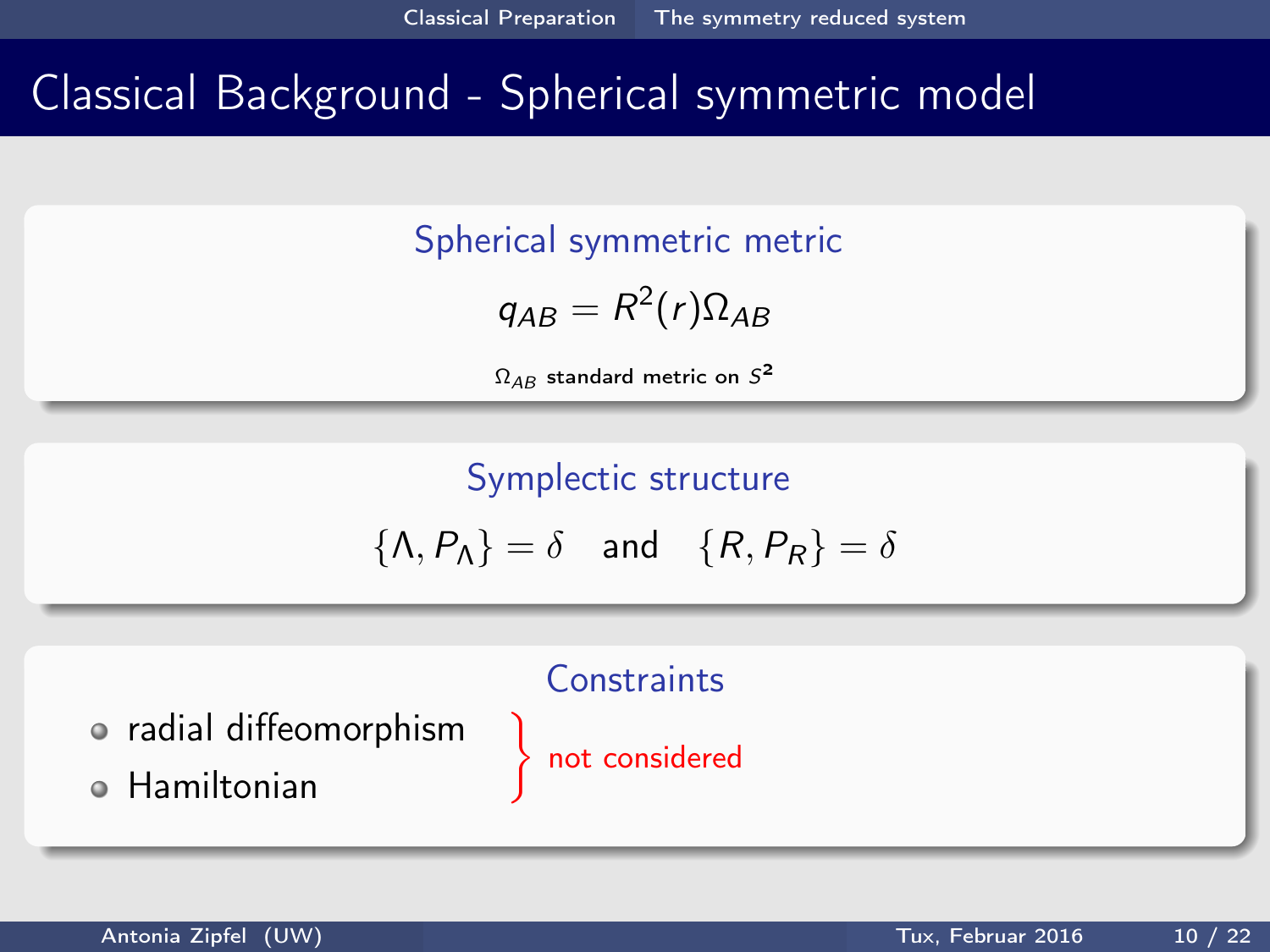<span id="page-15-0"></span>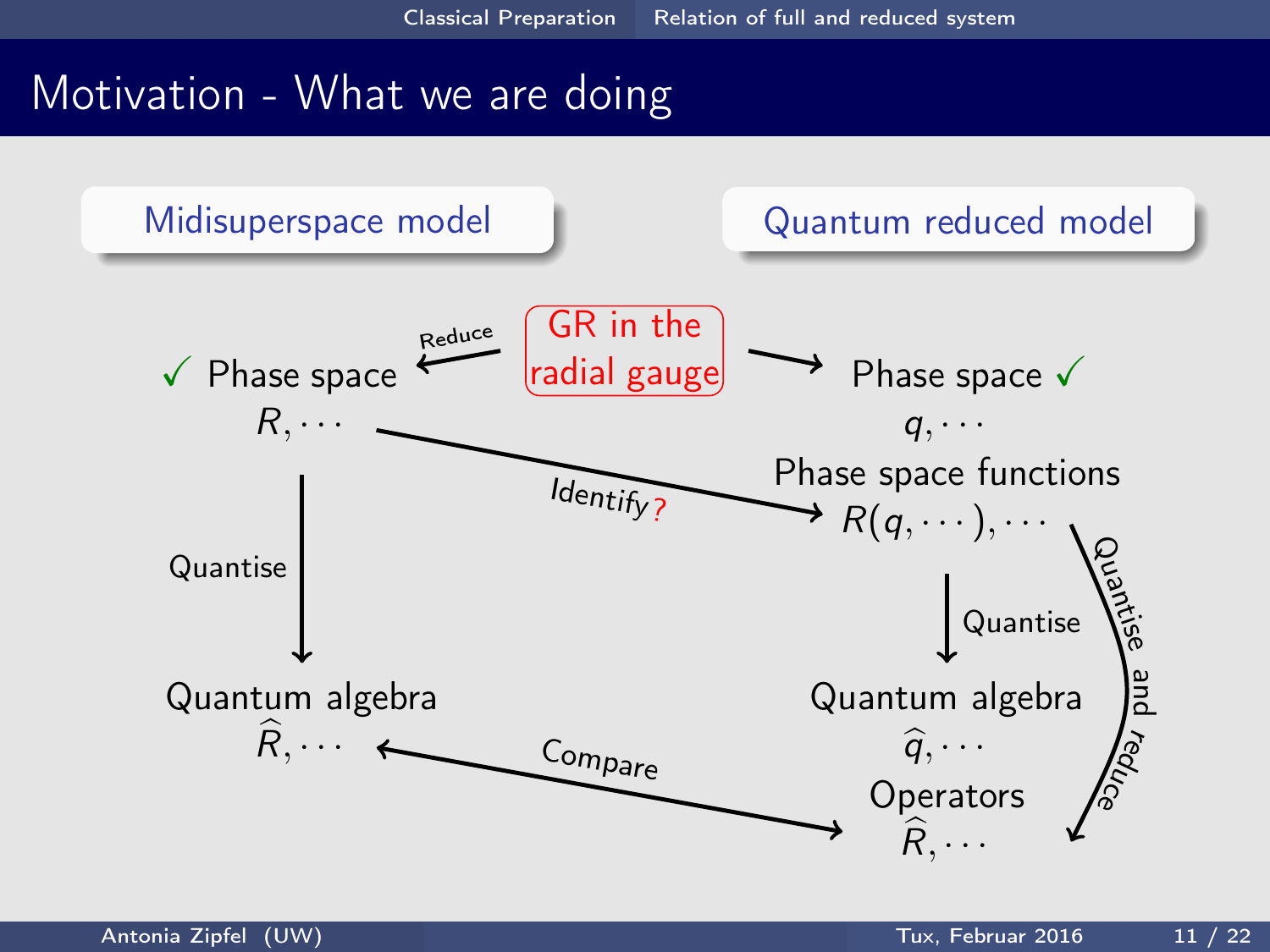### <span id="page-16-0"></span>Classical Background - Relation to full theory

- $\circ$  Λ,  $P_{\Lambda}$  are defined as in full theory
- Canonical Transformation:  $R \rightarrow \tilde{R}$ ,  $P_R \rightarrow \tilde{P}_R$
- $\tilde R, \tilde P_R$  related to Area $(S^2)$  and scalar ''curvature''  $\tilde K = \tilde K_A\,E^A$

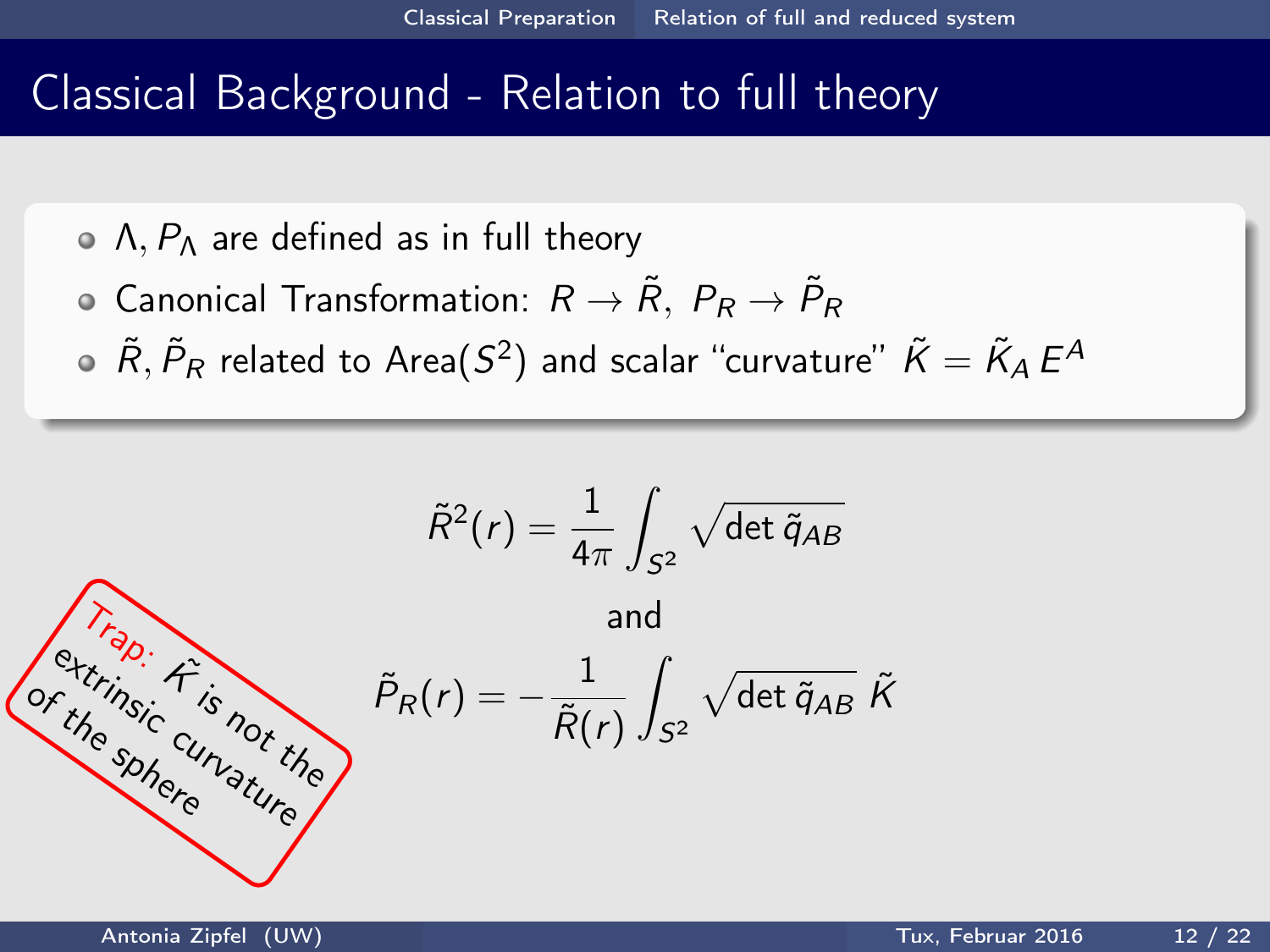# <span id="page-17-0"></span>Plan of the talk

#### **[Classical Preparation](#page-10-0)**

- [The radial gauge full system](#page-10-0)
- o [The symmetry reduced system](#page-13-0)
- [Relation of full and reduced system](#page-15-0)

### 2 [Quantum theory](#page-17-0)

- [Quantisation of the reduced system](#page-18-0)
- [Quantisation of the full system](#page-20-0)
- [Relation of full and reduced system](#page-21-0)

### 3 [Summary and outlook](#page-28-0)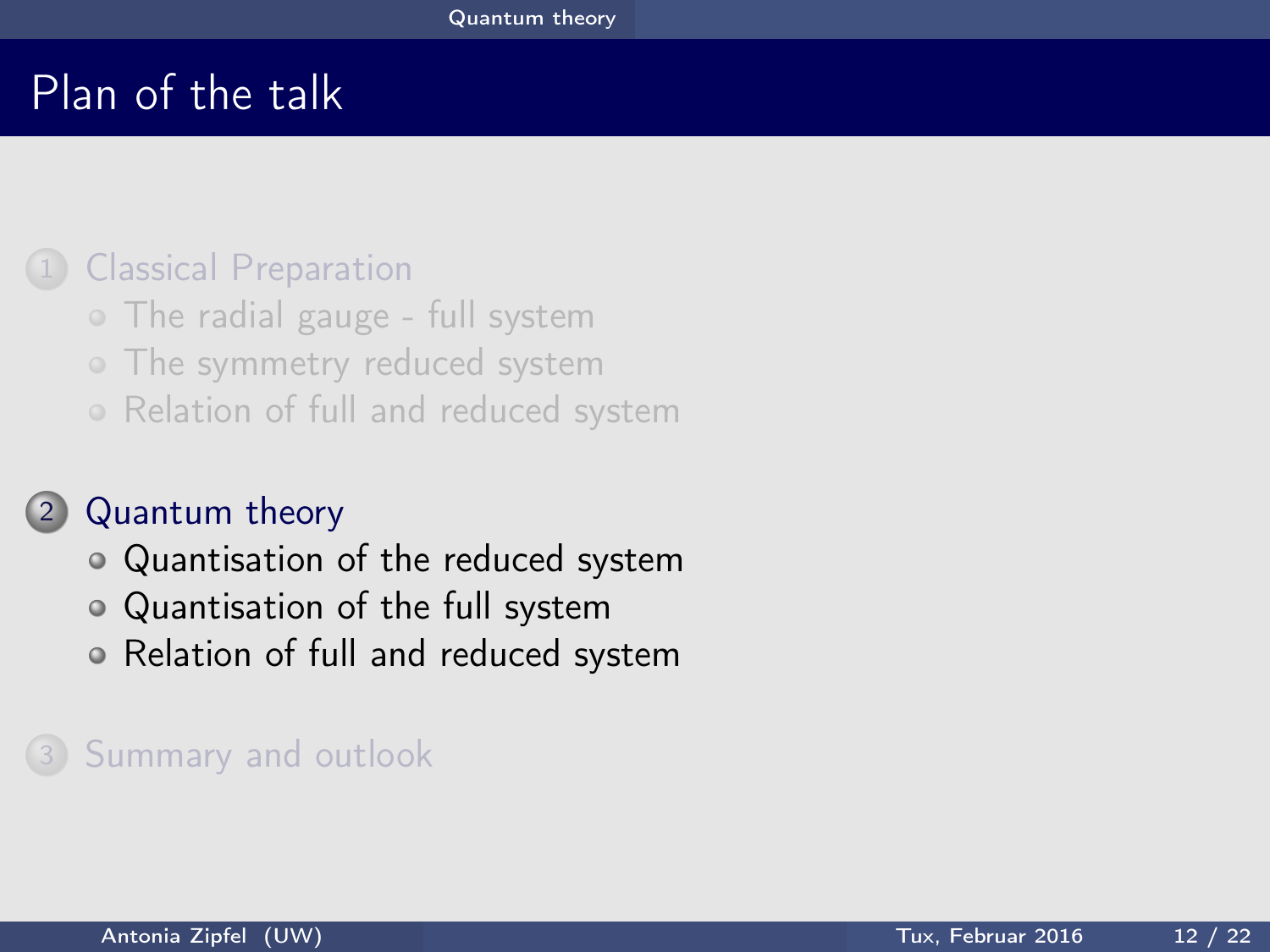## <span id="page-18-0"></span>Quantisation of the reduced system

Point holonomies

$$
h_r^{\rho}(P_{\Lambda}) = e^{-i \, \rho \, P_{\Lambda}}
$$

### "Fluxes"

$$
\Lambda(e_r):=\int_{r_1}^{r_2}\Lambda(r)\quad\text{with }e_r=[r_1,r_2]
$$

"Spin networks"

$$
|\rho_1,\ldots,\rho_n\rangle=h_{r_1}^{\rho_1}\cdots h_{r_n}^{\rho_n}
$$

#### **Operators**

 $\widehat{h^{\rho}}$  acts by multiplication:  $\widehat{\Lambda}$  acts by derivation:

$$
\frac{h^{\rho'}}{|\rho\rangle} = |\rho + \rho'\rangle
$$

$$
\widehat{\Lambda}|\rho\rangle = \rho |\rho\rangle
$$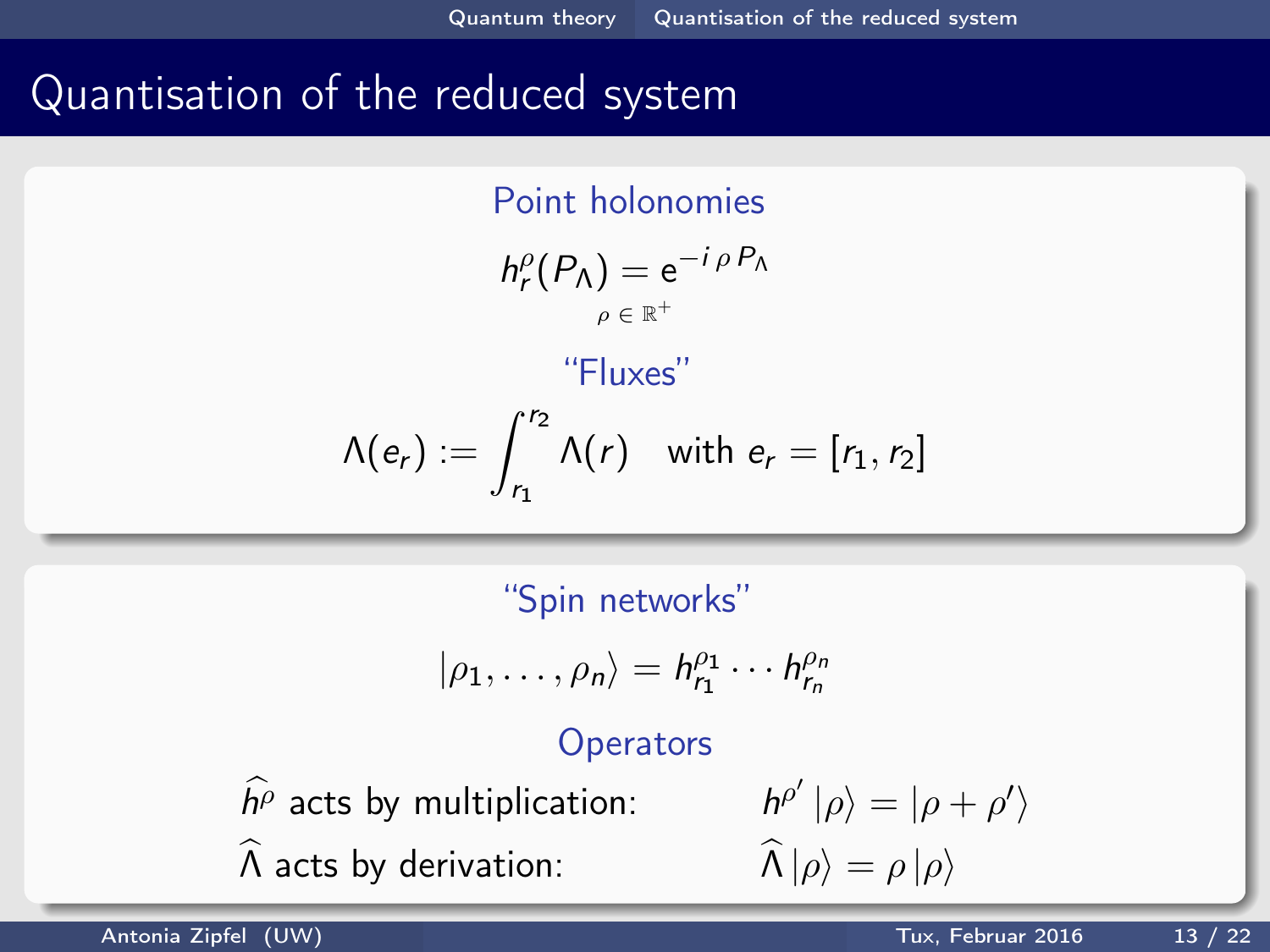## <span id="page-19-0"></span>Quantisation of the reduced system

Point holonomies  $h_r^{\rho}(\tilde{P}_R) = e^{-i \rho \tilde{P}_R}$  $\rho\in\mathbb{R}^+$ "Fluxes"

$$
\widetilde{R}(e_r) := \int_{r_1}^{r_2} \widetilde{R}(r) \quad \text{with } e_r = [r_1, r_2]
$$

"Spin networks"

$$
|\rho_1,\ldots,\rho_n\rangle=h_{r_1}^{\rho_1}\cdots h_{r_n}^{\rho_n}
$$

#### **Operators**

 $\widehat{h^{\rho}}$  acts by multiplication:  $\tilde{R}$  acts by derivation:  $\tilde{R}$ 

$$
\begin{aligned} h^{\rho'}\left|\rho\right\rangle &=|\rho+\rho'\rangle\\ \widehat{\tilde{R}}\left|\rho\right\rangle &= \rho\left|\rho\right\rangle \end{aligned}
$$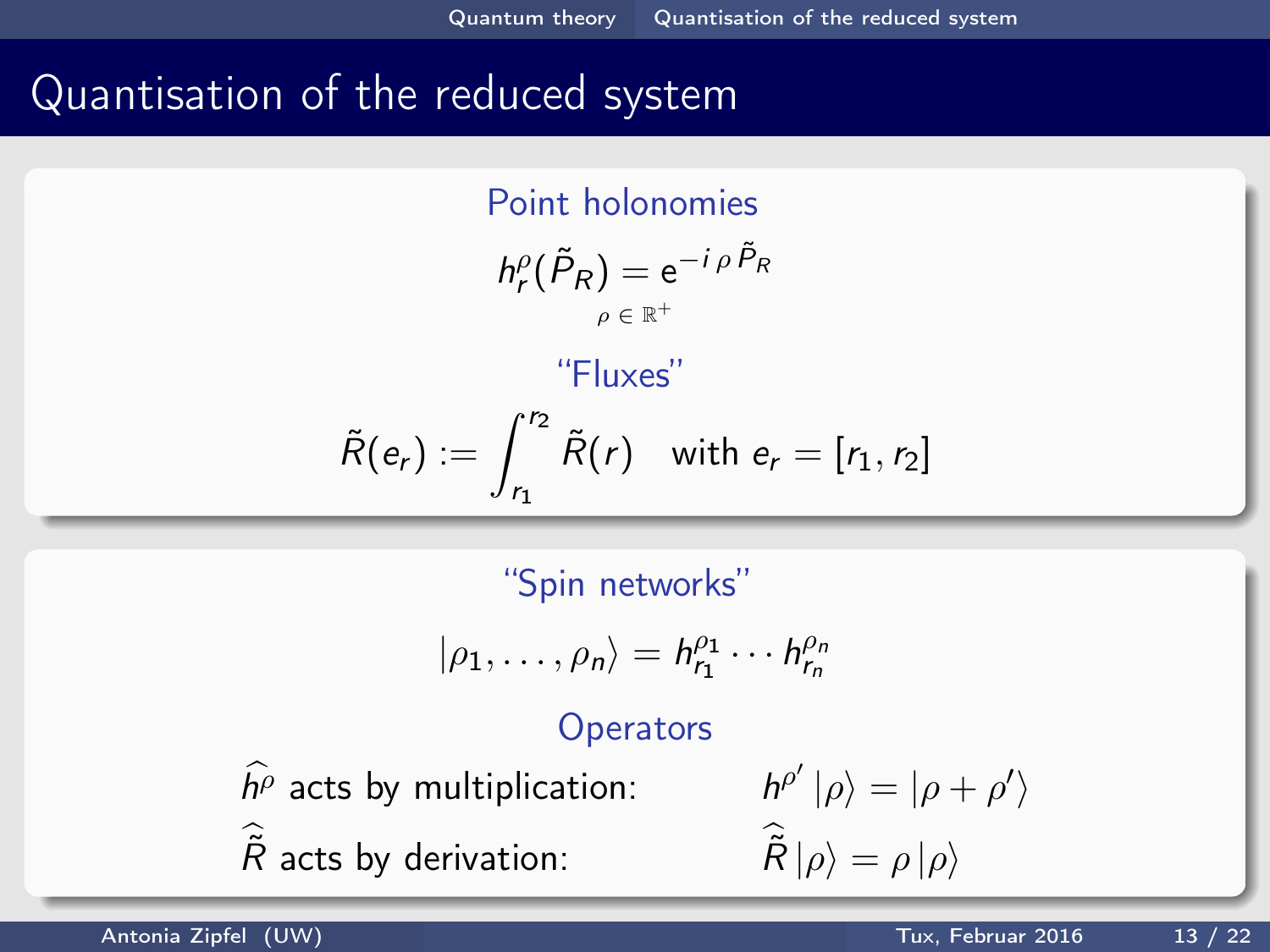### <span id="page-20-0"></span>Quantisation of the full system

- $\circ$  ( $\Lambda$ ,  $P_{\Lambda}$ ) quantised as in reduced theory
- $(A_A^i, E_i^A)$  usual loop-quantisation
- Holonomies  $h(A)$  along edges in  $S^2$
- $\bullet$  Fluxes  $E(S)$ , where the surface S intersects sphere in a line
- Scalar product as usual

### Reduction  $P^{rA} = 0$

Equivalent to imposing spherical diffeomorphisms  $\rightarrow$  in the same way as diffeo's are imposed in 3+1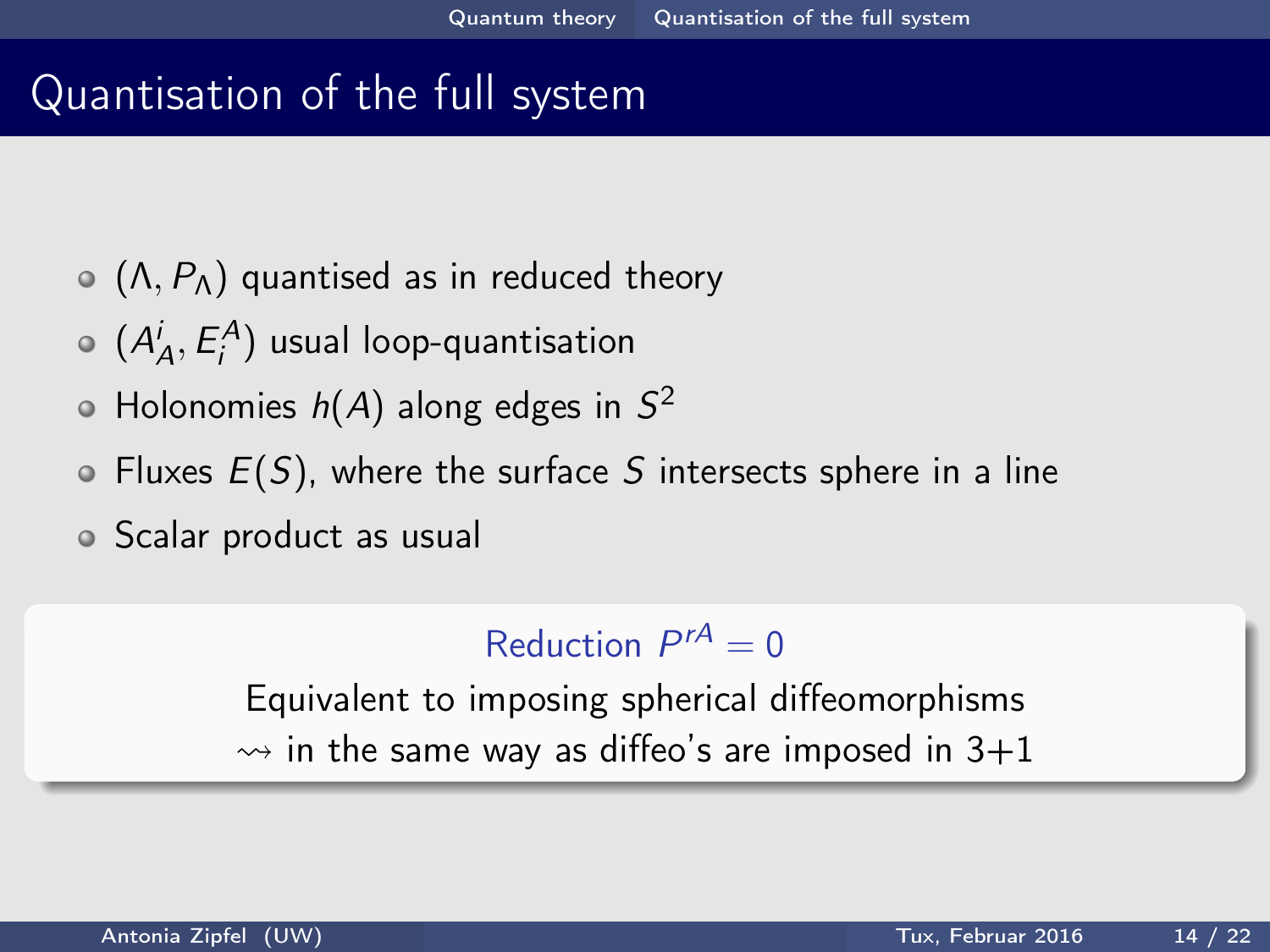<span id="page-21-0"></span>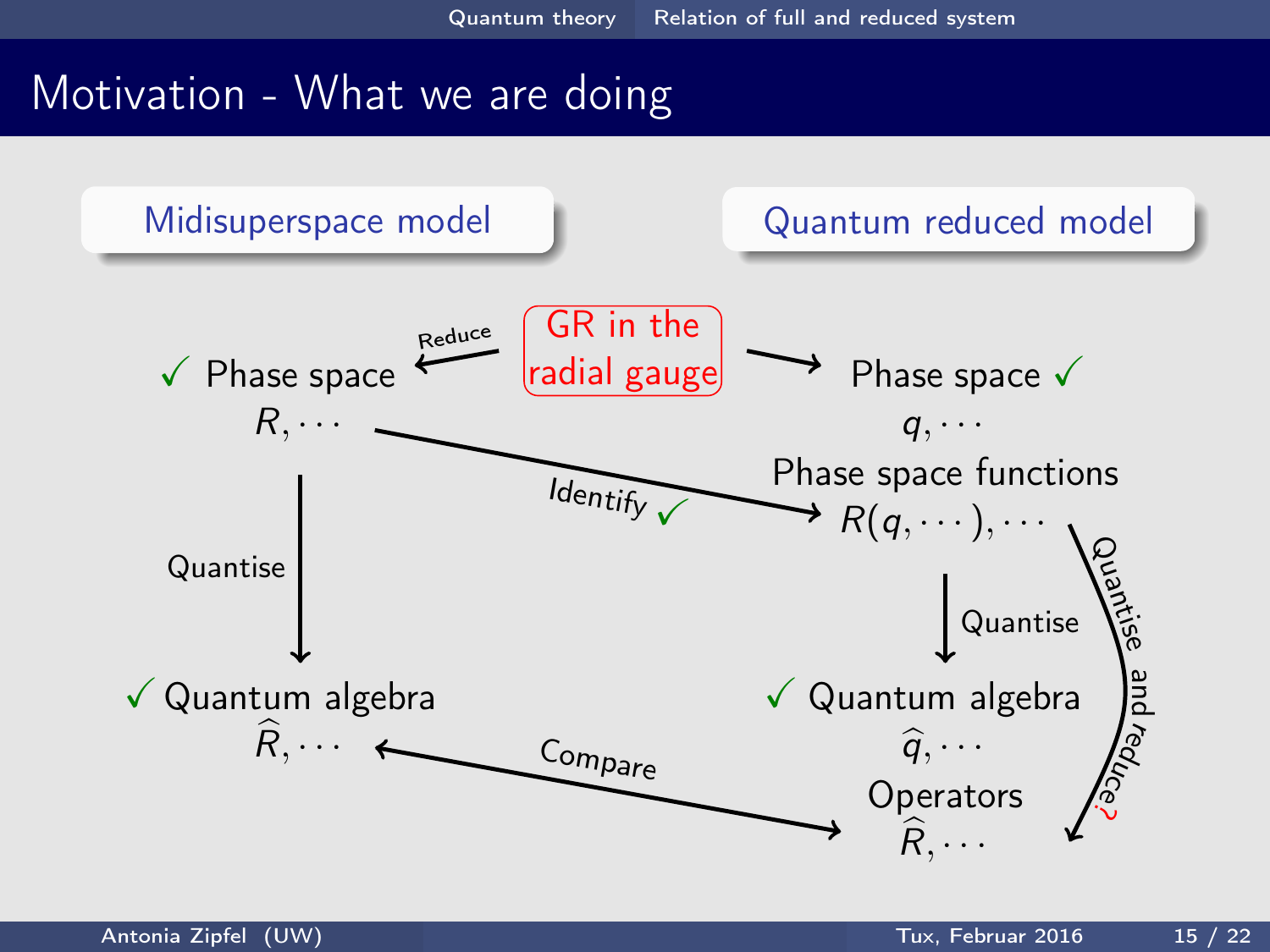$\frac{1}{100}$ 

 $(2d)$ 

the sphere

the 2d-Volume of

is not

# <span id="page-22-0"></span>Reduced operators in full theory -  $R$

Recall: 
$$
\tilde{R}^2(r) = \frac{1}{4\pi} \int_{S^2} \sqrt{\det \tilde{q}_{AB}}
$$

Can be quantised in the same way as volume  $V^{(2d)}$  in 2+1 [Thiemann]

- $\circ$  Rewrite det  $\tilde{q}_{AB}$  in terms of triads
- Choose appropriate regularisation

Simplest non trivial action

$$
\hat{\tilde{R}}^{j} \mathcal{N}^{j} = \sqrt{\widehat{V^{(2d)}}^{j}} \mathcal{N}^{j} \approx \sqrt{j}^{j} \mathcal{N}^{j}
$$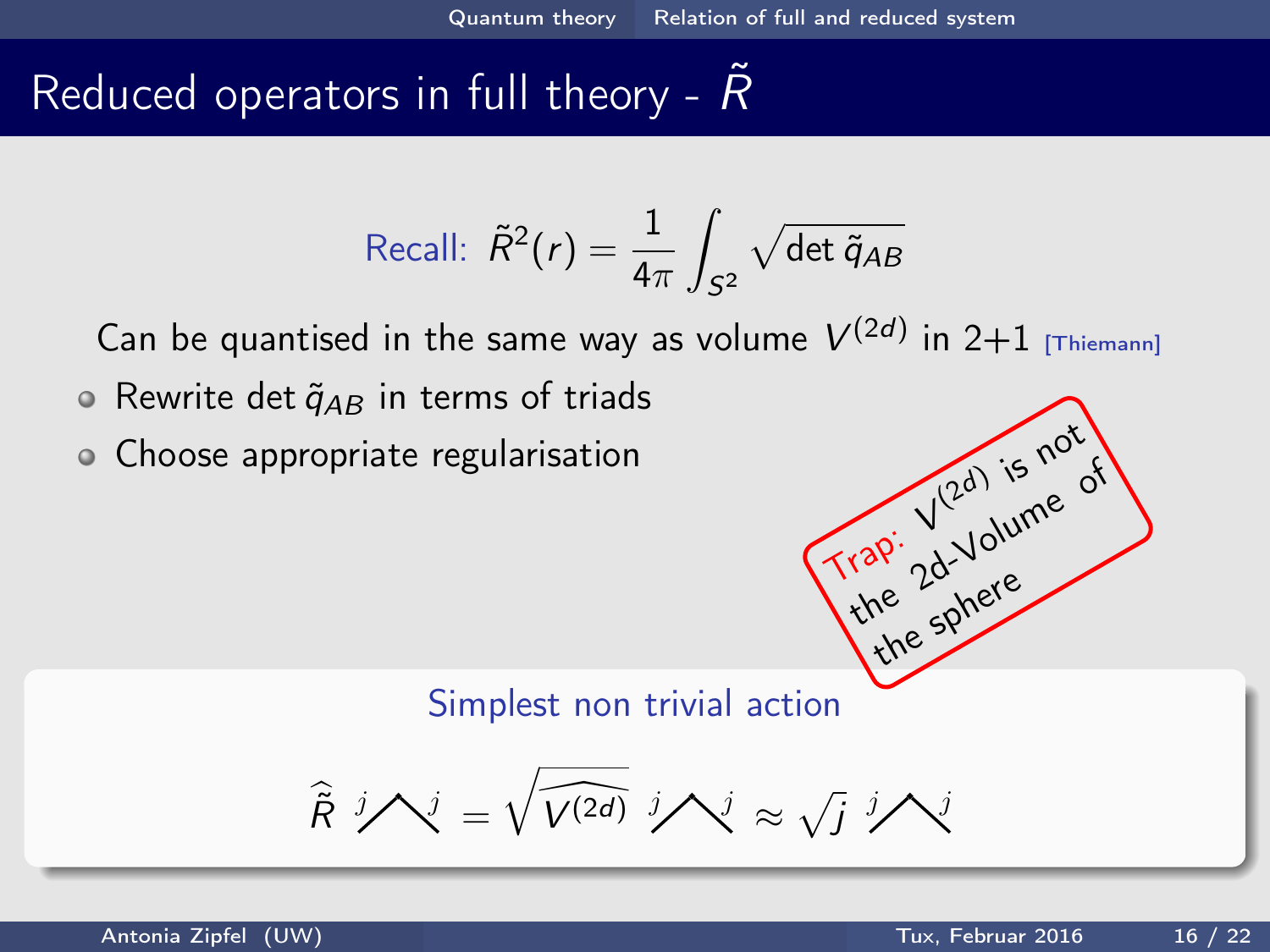# <span id="page-23-0"></span>Reduced operators in full theory -  $\tilde{P}_R$

Classical expression

$$
\tilde{P}_\mathcal{R} = -\frac{1}{\tilde{\mathcal{R}}}\int_{S^2} \sqrt{\det \tilde{q}} \; \tilde{\mathcal{K}}
$$

 $\tilde{K}$  scalar "curvature" of  $\tilde{q}$ , not the geometric curvature!

Thiemann Trick - define "Hamiltonian"  $H^{(2d)}$  s.t.  $\sqrt{\det \tilde{q}} \tilde{K} \propto \{H^{(2d)}, V^{(2d)}\}$  $Trap.$ H rap: H<sup>12</sup> physical

#### Another Thiemann Trick

 $\tilde{P}_R \propto \{H^{(2d)}, \sqrt{V^{(2d)}}\}$ 

 $(2d)$  is

ot thutonian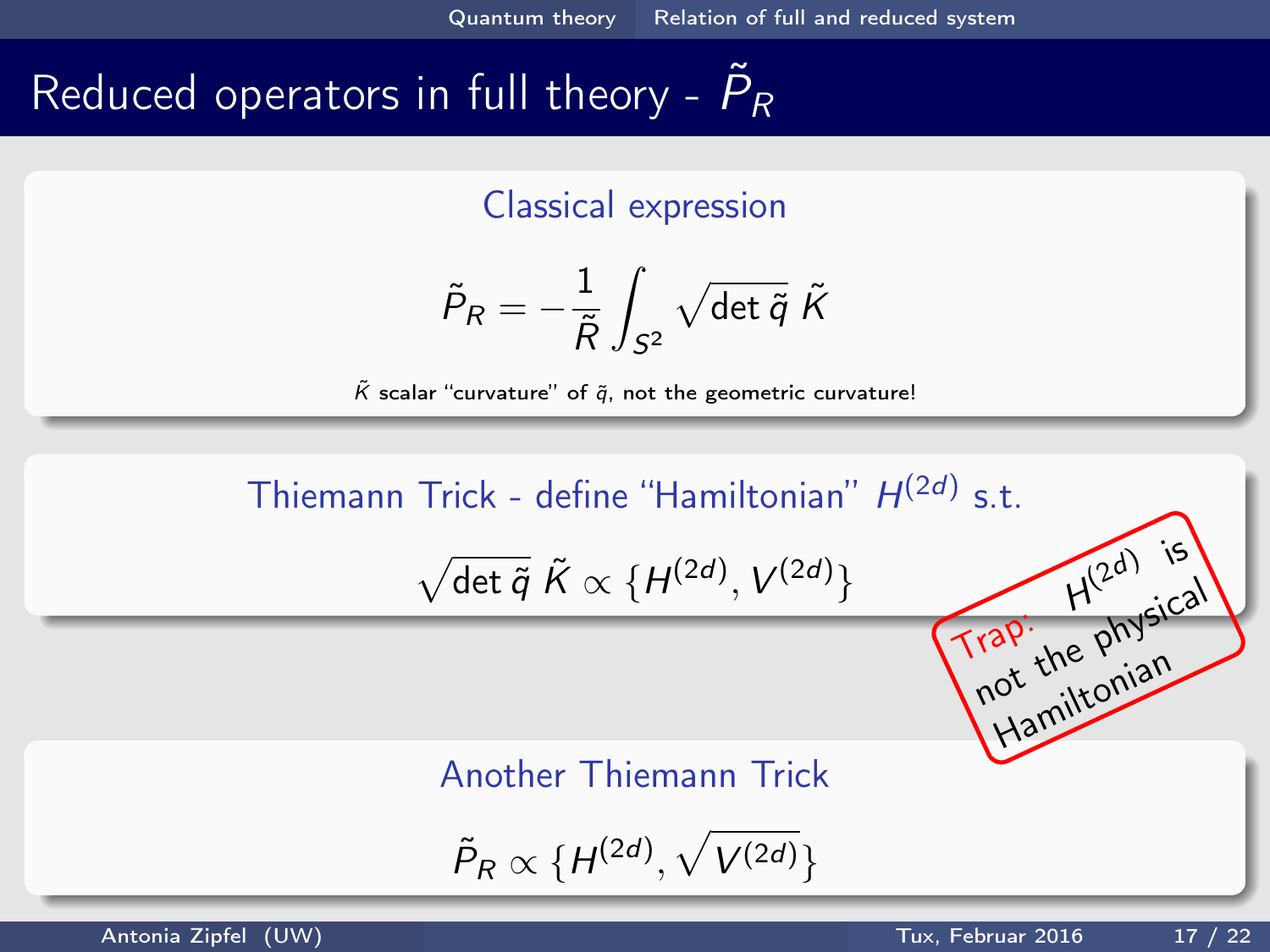# <span id="page-24-0"></span>Reduced operators in full theory -  $\tilde{P}_R$

- Regularisation of  $H^{(2d)}$  along the lines of  $_{[\text{\tiny{Thiemann}]}]}$
- But here: graph-preserving
- Curvature F of A in  $H^{(2d)}$  changes representation on links
- Evaluation via graphical calculus [Alesci,Thiemann, AZ'13]

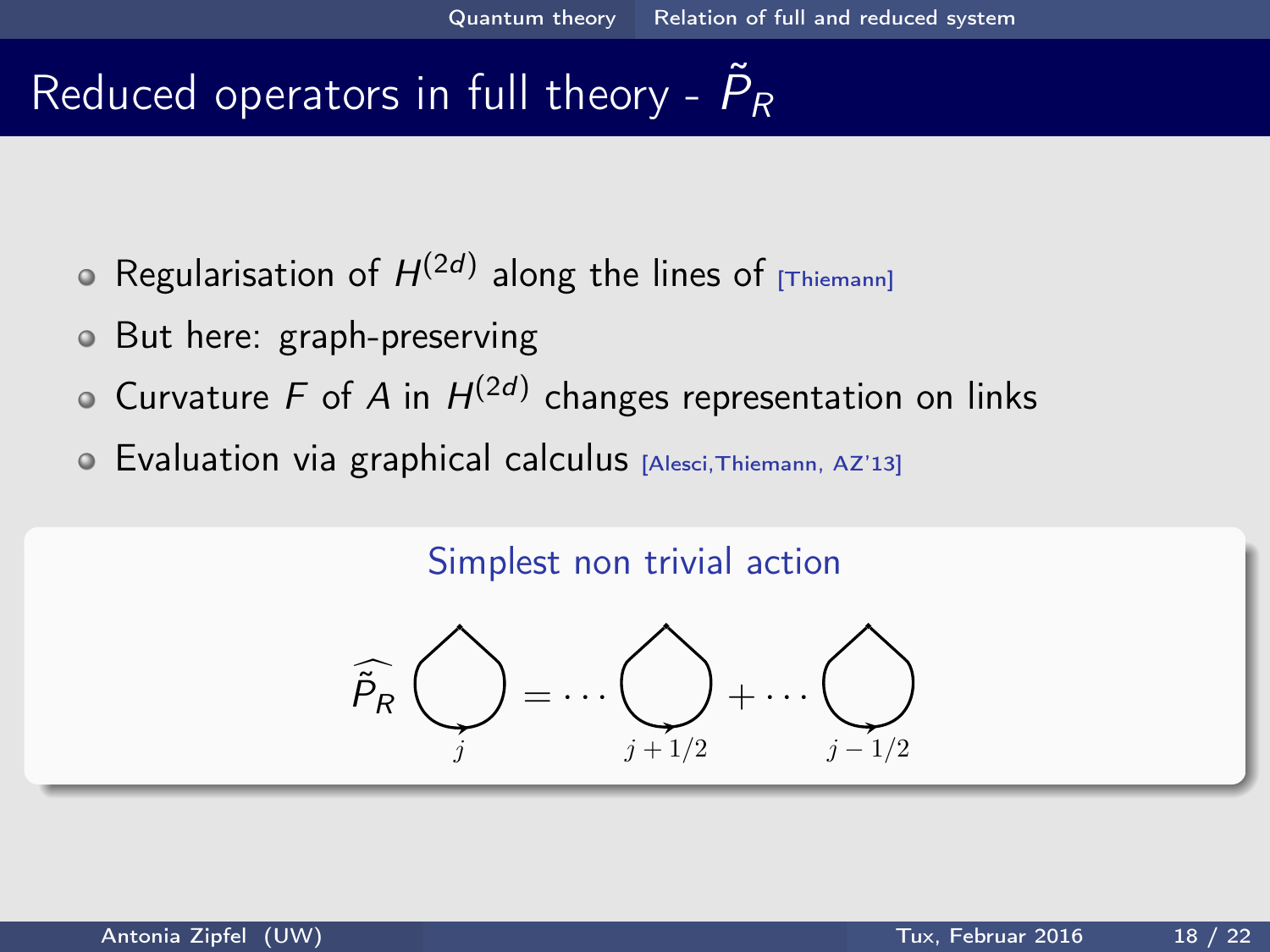<span id="page-25-0"></span>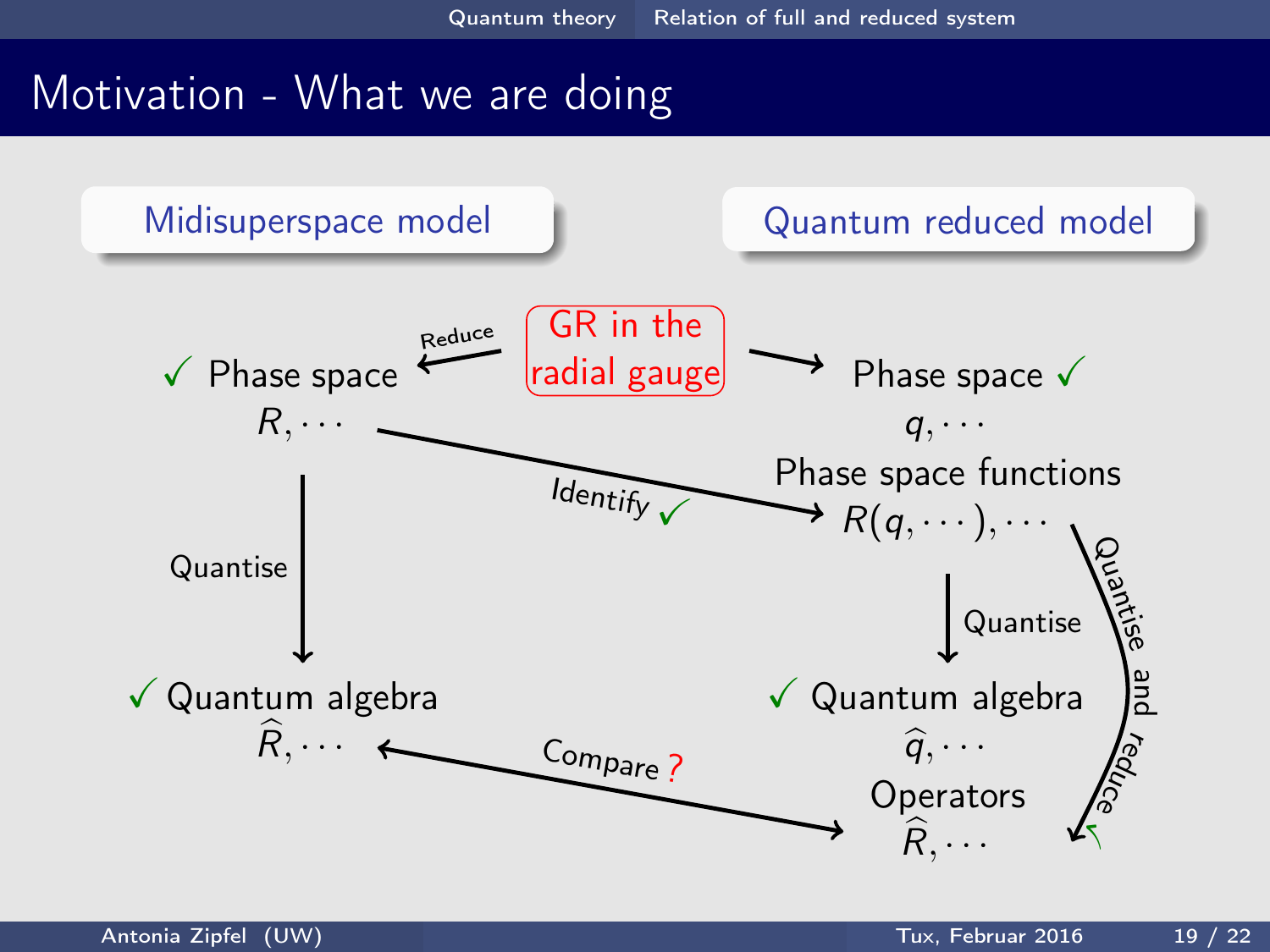# <span id="page-26-0"></span>Comparison





Note:  $\,\tilde{\!\mathit{P}}_\mathit{R}\,$  preserves kink space only if the regularisation is graph preserving

|                           | Comparison                                                   |                                                                                                                                                                                                 |
|---------------------------|--------------------------------------------------------------|-------------------------------------------------------------------------------------------------------------------------------------------------------------------------------------------------|
|                           | Midisuperspace model                                         | Kink space                                                                                                                                                                                      |
| states on $S^2$           |                                                              |                                                                                                                                                                                                 |
| Action of $\tilde{R}$     | $\ddot{R} \rho\rangle = \rho  \rho\rangle$                   | $\hat{R}  j\rangle = \sqrt{j}  j\rangle$                                                                                                                                                        |
| Action of $\tilde{P}_R$   | $\langle \rho \pm \mu   \tilde{P}_R   \rho \rangle = \cdots$ | $\langle j\pm \frac{1}{2} \tilde{P}_R j\rangle = \cdots$                                                                                                                                        |
| $[\tilde{P}_R,\tilde{R}]$ |                                                              | $\left \begin{array}{c} \bra{\rho\pm\mu}[\tilde{P}_R,\tilde{R}]\ket{\rho}=\frac{i}{2}\end{array}\right \bra{j\pm\frac{1}{2}}[\tilde{P}_R,\tilde{R}]\ket{j}\approx i\,0.1\,+\mathcal{O}(j^{-1})$ |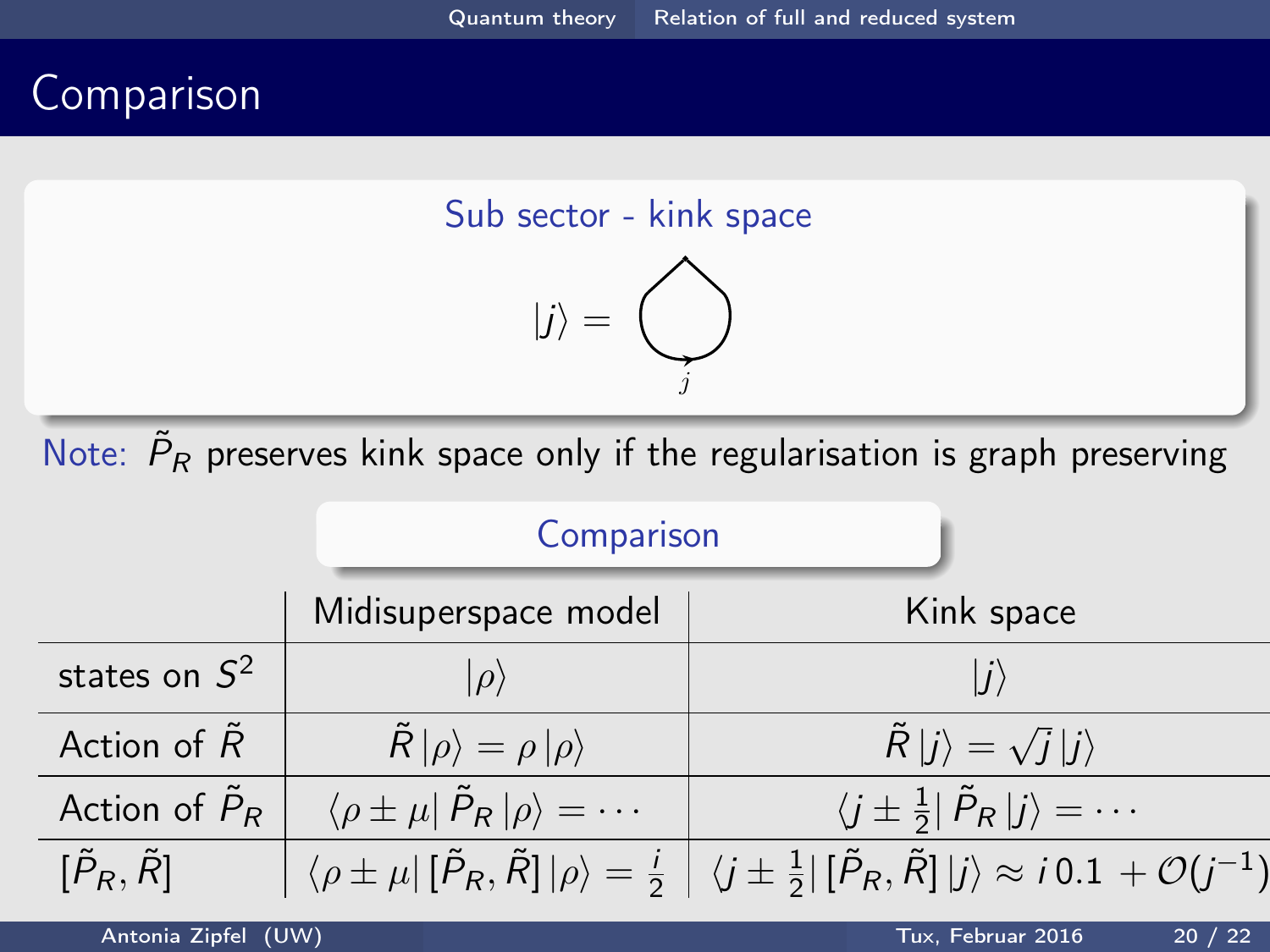## <span id="page-27-0"></span>Comments

But

We found

• Qualitative match for  $\mu = 1/2$  and  $\rho \leftrightarrow j$  on the kinematical level between midisuperspace model and quantum reduced model in kink sector

Midisuperspace model can be seen as effective theory of the full model

Quantitative mismatch in commutators  $\rightarrow$  strongly dependent on choice of regularisation and choice of state

different scaling behaviours of spectra of  $\tilde{R}$  and  $\tilde{P}_R$  $\rightarrow$  strongly dependent on choice of state

We need to improve identification of the sub-sector

 $\rightsquigarrow$  coarse-graining?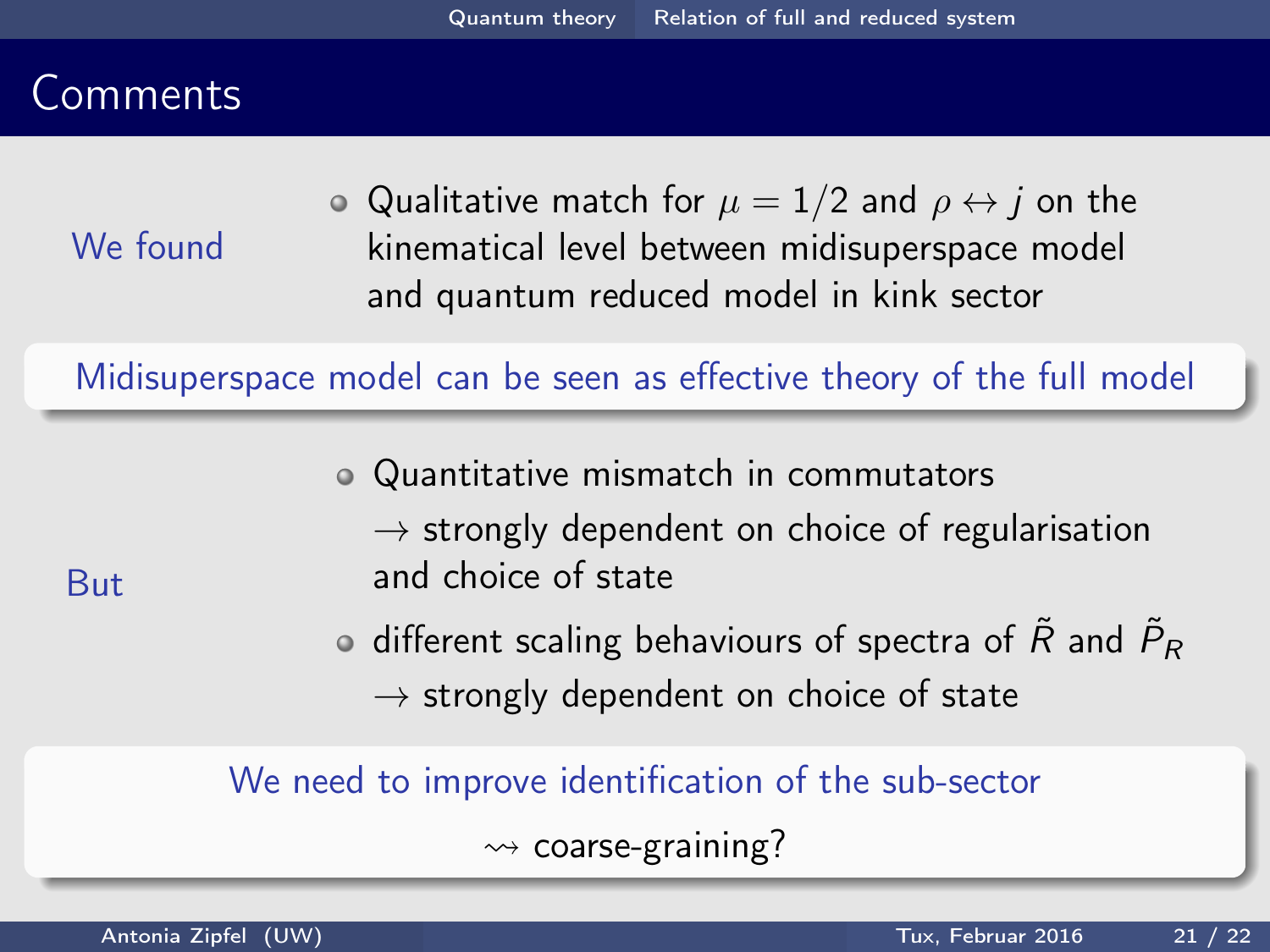# <span id="page-28-0"></span>Summary and outlook

#### Core assumption

The classical reduced model is an effective theory of the quantum reduced.

### What we found

Qualitative match in sub-sector of quantum reduced model

But: Identification of sub-sector needs to be refined

### **Outlook**

Can we construct a coarse graining procedure such that the effective action of the coarse-grained full theory operators on the coarsest possible state matches with the action in the midisuperspace model?